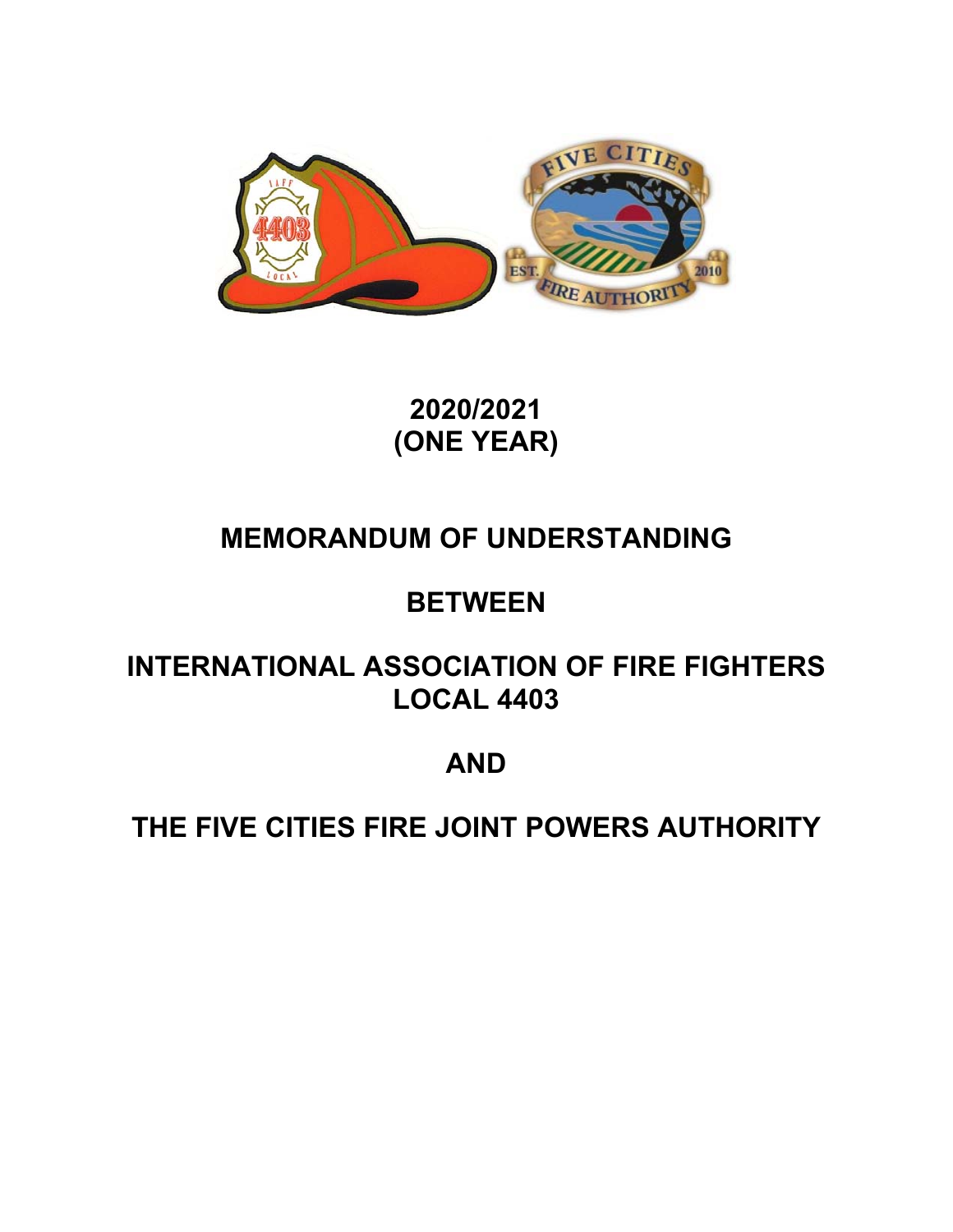# **MEMORANDUM OF UNDERSTANDING INTERNATIONAL ASSOCIATION OF FIRE FIGHTERS LOCAL 4403**

# **TABLE OF CONTENTS**

| <b>ARTICLE</b> | 1:  | TERM OF MEMORANDUM OF UNDERSTANDING 1               |
|----------------|-----|-----------------------------------------------------|
| <b>ARTICLE</b> | 2:  |                                                     |
| <b>ARTICLE</b> | 3:  | REGULATIONS, POLICIES AND PROCEDURES1               |
| <b>ARTICLE</b> | 4:  |                                                     |
| <b>ARTICLE</b> | 5:  |                                                     |
| <b>ARTICLE</b> | 6:  |                                                     |
| <b>ARTICLE</b> | 7:  |                                                     |
| <b>ARTICLE</b> | 8:  | UNIFORM AND EQUIPMENT ALLOWANCE  4                  |
| <b>ARTICLE</b> | 9:  | <b>REIMBURSEMENT FOR LOST OR DAMAGED PROPERTY 5</b> |
| <b>ARTICLE</b> | 10: |                                                     |
| <b>ARTICLE</b> | 11: |                                                     |
| <b>ARTICLE</b> | 12: |                                                     |
| <b>ARTICLE</b> | 13: |                                                     |
| <b>ARTICLE</b> | 14: |                                                     |
| <b>ARTICLE</b> | 15: |                                                     |
| <b>ARTICLE</b> | 16: |                                                     |
| <b>ARTICLE</b> | 17: |                                                     |
| <b>ARTICLE</b> | 18: | NOTIFICATION OF MAXIMUM ACCRUAL  11                 |
| <b>ARTICLE</b> | 19: |                                                     |
| <b>ARTICLE</b> | 20: | <b>FAMILY LEAVE</b><br>$12 \,$                      |
| <b>ARTICLE</b> | 21: |                                                     |
| <b>ARTICLE</b> | 22: |                                                     |
| <b>ARTICLE</b> | 23: |                                                     |
| <b>ARTICLE</b> | 24: |                                                     |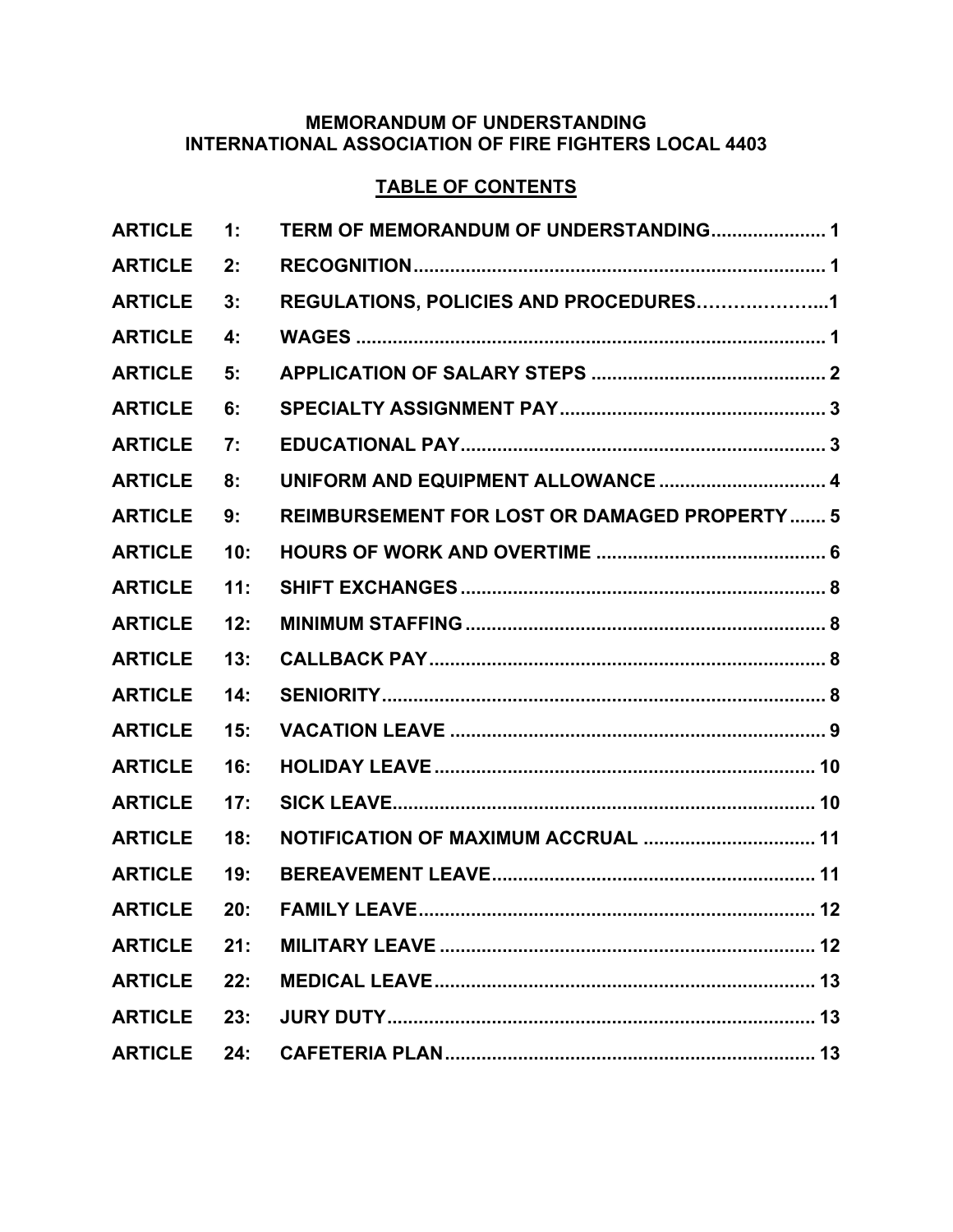# **TABLE OF CONTENTS (continued)**

| <b>ARTICLE</b>     | 25: |                                    |    |
|--------------------|-----|------------------------------------|----|
| <b>ARTICLE</b>     | 26: |                                    |    |
| <b>ARTICLE</b>     | 27: |                                    |    |
| <b>ARTICLE</b>     | 28: |                                    |    |
| <b>ARTICLE</b>     | 29: |                                    |    |
| <b>ARTICLE</b>     | 30: |                                    |    |
| <b>ARTICLE</b>     | 31: |                                    |    |
| <b>ARTICLE</b>     | 32: |                                    |    |
| <b>ARTICLE</b>     | 33: |                                    |    |
| <b>ARTICLE</b>     | 34: | MEALS DURING EMERGENCY RESPONSE 17 |    |
| <b>ARTICLE</b>     | 35: |                                    |    |
| <b>ARTICLE</b>     | 36: |                                    |    |
| <b>ARTICLE</b>     | 37: |                                    |    |
| <b>ARTICLE</b>     | 38: |                                    |    |
| <b>ARTICLE</b>     | 39: |                                    |    |
| <b>ARTICLE</b>     | 40: |                                    |    |
| <b>ARTICLE</b>     | 41: |                                    |    |
| <b>ARTICLE</b>     | 42: |                                    |    |
| <b>ARTICLE</b>     | 43: |                                    |    |
|                    |     |                                    | 20 |
| <b>ARTICLE 45:</b> |     |                                    |    |
| <b>ARTICLE</b> 46: |     |                                    |    |
| <b>ARTICLE</b>     | 47: |                                    |    |
| <b>ARTICLE</b>     | 48: |                                    |    |
| <b>ARTICLE</b>     | 49: |                                    |    |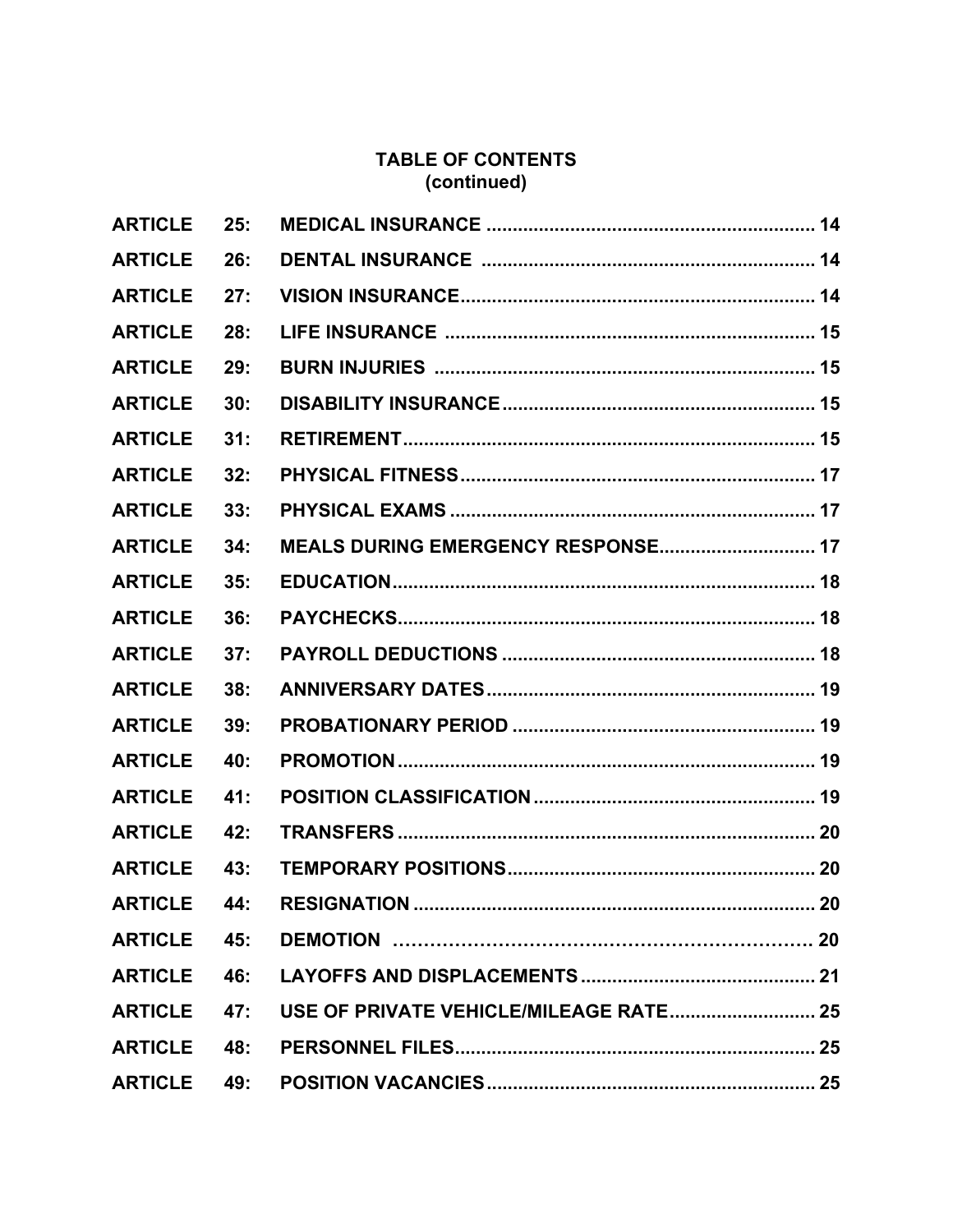# **TABLE OF CONTENTS (continued)**

| <b>ARTICLE</b>     | 50: |                                         |  |
|--------------------|-----|-----------------------------------------|--|
| <b>ARTICLE</b>     | 51: |                                         |  |
| <b>ARTICLE</b>     | 52: |                                         |  |
| <b>ARTICLE</b>     | 53: |                                         |  |
| <b>ARTICLE</b>     | 54: |                                         |  |
| <b>ARTICLE</b>     | 55: |                                         |  |
| <b>ARTICLE</b>     | 56: | UNION MEET AND CONFER REPRESENTATION 30 |  |
| <b>ARTICLE</b>     | 57: |                                         |  |
| <b>ARTICLE</b>     | 58: |                                         |  |
| <b>ARTICLE</b>     | 59: |                                         |  |
| <b>ARTICLE</b>     | 60: |                                         |  |
| <b>ARTICLE</b>     | 61: | MAINTENANCE OF BENEFITS AND TERMS AND   |  |
| <b>ARTICLE</b>     | 62: |                                         |  |
| <b>ARTICLE 63:</b> |     |                                         |  |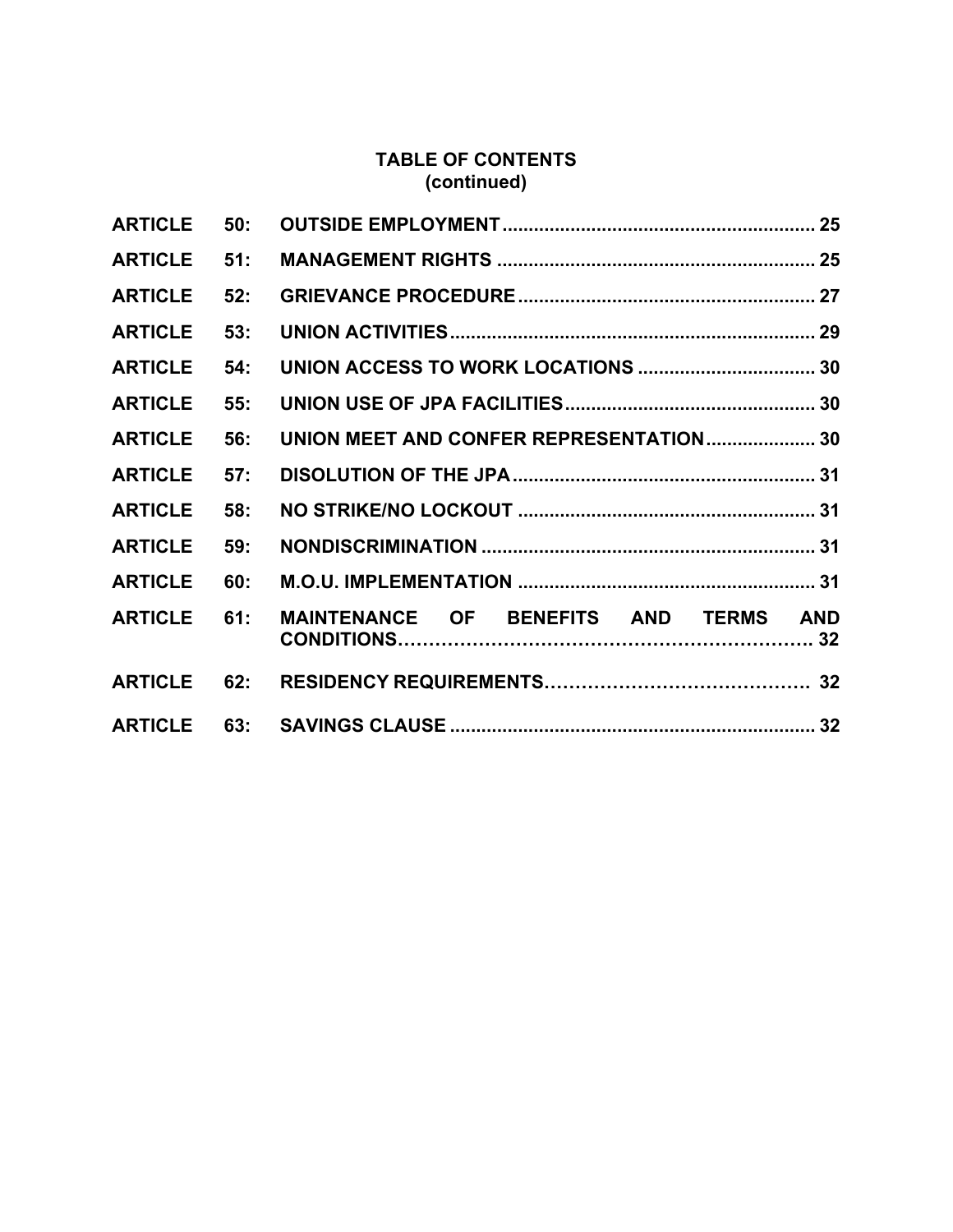# **2020/2021 MEMORANDUM OF UNDERSTANDING BETWEEN THE REPRESENTATIVES OF THE FIVE CITIES FIRE JOINT POWERS AUTHORITY (JPA) AND INTERNATIONAL ASSOCIATION OF FIRE FIGHTERS LOCAL 4403**

# **ARTICLE 1. TERM OF MEMORANDUM OF UNDERSTANDING**

The term of Memorandum of Understanding shall be May 15, 2020 through June 30, 2021 and thereafter shall continue from year to year. Any changes from the prior Memorandum of Understanding shall not be effective until the execution of this Memorandum of Understanding.

# **ARTICLE 2. RECOGNITION**

The JPA recognizes Local 4403 as a sole and exclusive bargaining unit for all full-time, permanent classifications in the Fire unit. Classifications represented are Fire Captains and Fire Engineers, and Fire Fighters. Local 4403 and its members recognize and agree to the fact that though they will be employees of the City of Arroyo Grande, all personnel related activities, including but not limited to supervision, hiring, training, promotion, discipline shall be assigned by the City of Arroyo Grande to the JPA chain of command. The original signed copies of the Agreement for Contract Personnel resides with the City Clerk for the City of Arroyo Grande and Secretary to the Board for the Five Cities Fire Authority.

# **ARTICLE 3. REGULATIONS, POLICIES AND PROCEDURES**

City of Arroyo Grande Personnel Regulations and other policies and procedures shall apply to the JPA and its employees until replacement regulations, policies and procedures are adopted by the JPA.

#### **ARTICLE 4. WAGES**

A. Local 4403 represents the following employee classifications:

| <b>POSITION</b>      | <b>SALARY RANGE</b> |  |  |
|----------------------|---------------------|--|--|
| <b>Fire Captain</b>  | 41                  |  |  |
| <b>Fire Engineer</b> | 34                  |  |  |
| Fire Fighter         | 28                  |  |  |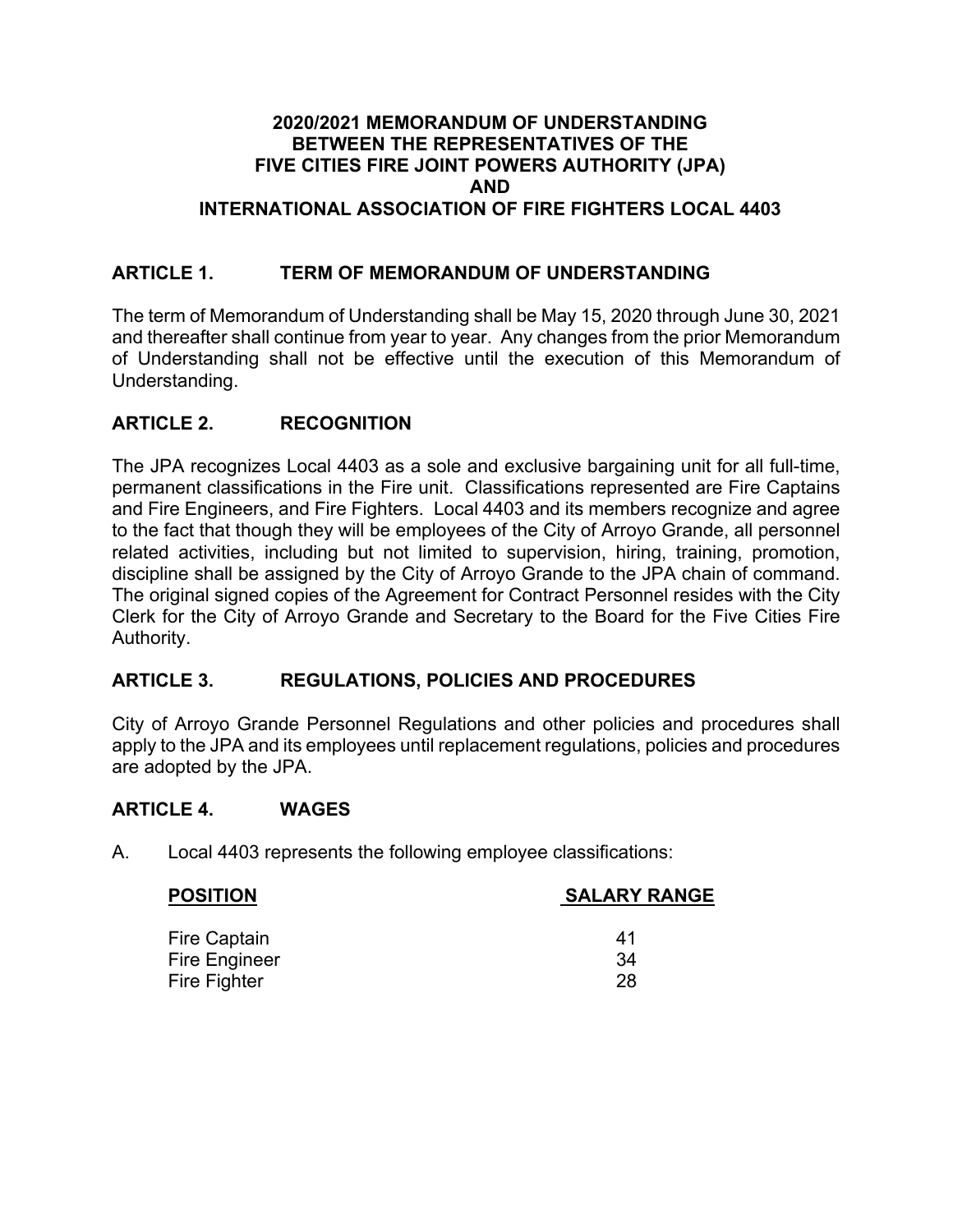The City and Local 4403 agree that all position classifications represented by the Union as depicted in Section "A" of this Article shall receive salaries as represented in Exhibit "A" for the period of May 15, 2020 through June 30, 2021.

B. One Lump Sum Payment In addition to the 2% wage increase reflected in Exhibit "A", each bargaining unit member shall receive a one-time lump sum payment of \$1,000.

# **ARTICLE 5. APPLICATION OF SALARY STEPS**

All employees entering the permanent, full-time employ of the JPA shall be paid at the first step of the salary range, unless otherwise determined by the Fire Chief, established for his/her position classification. Salary step increases, as provided herein, are not automatic but are based on performance and merit. Employees shall be placed on the step designated by the Fire Chief for initial full-time permanent employment and qualify for increase in compensation or advancement to the next higher step of his/her salary range in the following manner:

- A. The first step is the minimum rate and normally shall be the hiring rate.
- B. The second step is granted to employees who are eligible for this adjustment after completion of twelve (12) full calendar months of satisfactory service in a classification and not prior to the completion of a probationary period. The adjustment shall be made only if granted by the Fire Chief.
- C. The third step shall be granted to an employee who has given satisfactory service in a given classification for one (1) full additional year from granting of previous step increase and only if granted by the Fire Chief.
- D. The fourth step shall be granted to an employee who has given satisfactory service for one (1) full additional year from granting of previous step increase and only if granted by the Fire Chief.
- E. The fifth step shall be granted to an employee who has given satisfactory service for one (1) full additional year from granting of previous step increase and only if granted by the Fire Chief.

A performance report on each employee recommended for salary advancement shall be prepared annually by the Fire Chief or his or her designee prior to final action. An employee must always continue to maintain an acceptable level of performance.

Merit increases will become effective the first day of the next full pay period following the evaluation date.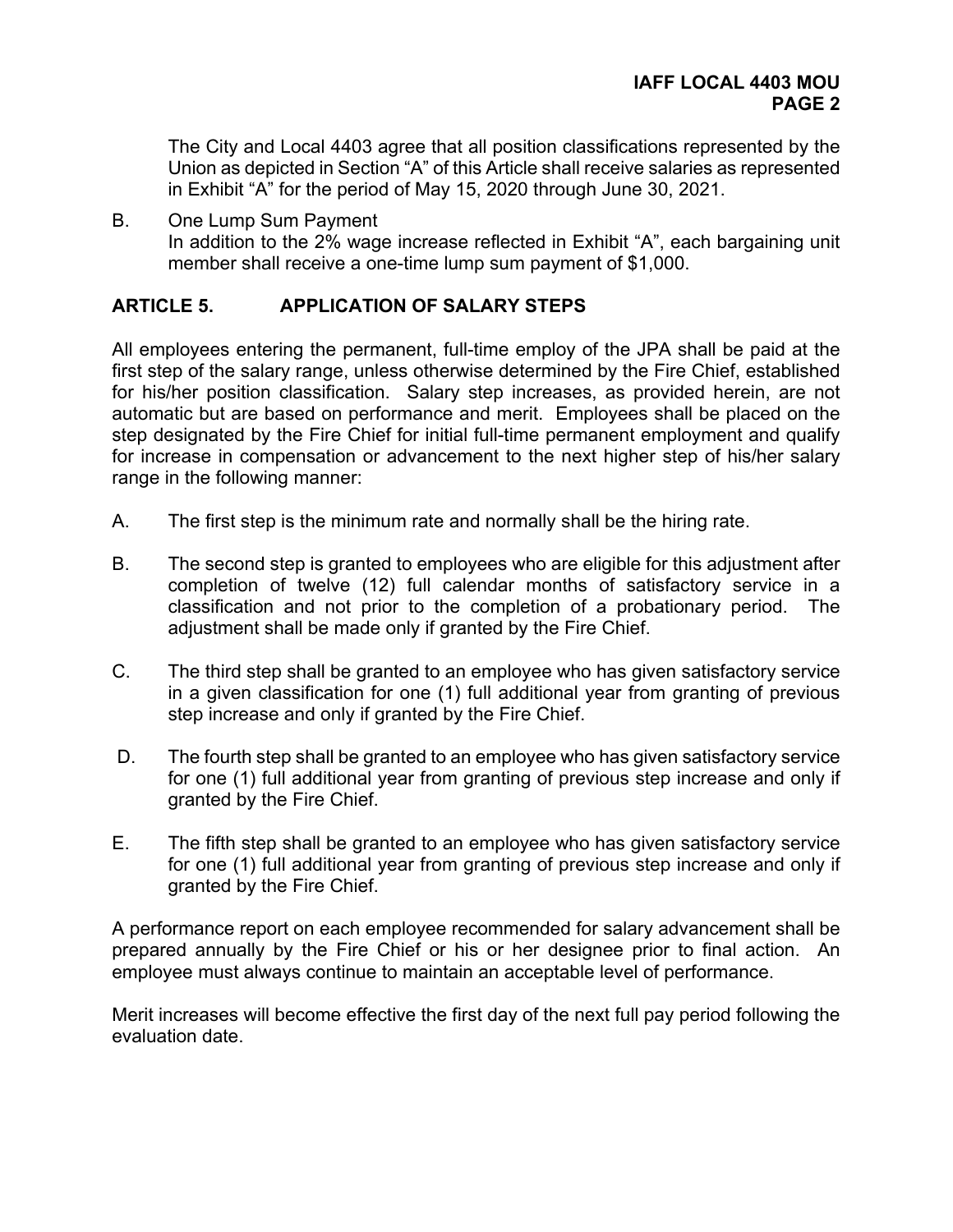# **ARTICLE 6. SPECIALTY ASSIGNMENT PAY**

- A. In addition to the base rate of pay, determined under this MOU, employees engaged in specialty assignments shall receive Specialty Pay as herein defined. To be eligible for Special Assignment Pay, an employee must be assigned by the Fire Chief to perform the function. The Specialty Pay is to be included in all computation of overtime or other benefits.
- B. Hazardous Materials Series:
	- 1. Hazardous Material Technician 2.5% of additional pay over his/her current step.
	- 2. Hazardous Material Specialist 2.5% of additional pay over his/her current step.
- C. Fire Prevention 2.5% of additional pay over his/her current step.
- D. Employees must possess current certifications and complete all ongoing required training as determined necessary by the Fire Chief. The qualified employee shall notify the Fire Chief upon any change in status within five (5) business days.
- E. All Specialty Assignment Pay is cumulative. However, no employee shall receive more than 5% of Base Pay in total Specialty Assignment Pay.

Where job classifications require any of the above, Section B and C will not apply.

#### **ARTICLE 7. EDUCATIONAL PAY**

- A. All unit employees may qualify for advancement of one salary range above their position classified range upon receipt of an Associated Arts Degree or Associated Science Degree, from an accredited junior college, or upon earning a special license or certificate, deemed to be equivalent to an AA/AS degree and is related to the performance of the employee's duties and/or assignment, upon approval by the Fire Chief. For purposes of completion of certificated courses related to an employee's duties and/or assignment equivalency (including those programs resulting in a special license or certificate) or an aggregate of the same which equals or exceeds 720 instructional hours, will be deemed to be equivalent to an AA degree.
- B. Unit employees who possess licenses or certificates as specified in Section A of this Article, totaling less than 720 hours and more than 300 hours of instruction, shall qualify for an advancement in salary of \$20 per pay period upon approval of the Fire Chief.
- C. All unit employees may qualify for advancement of two salary ranges above their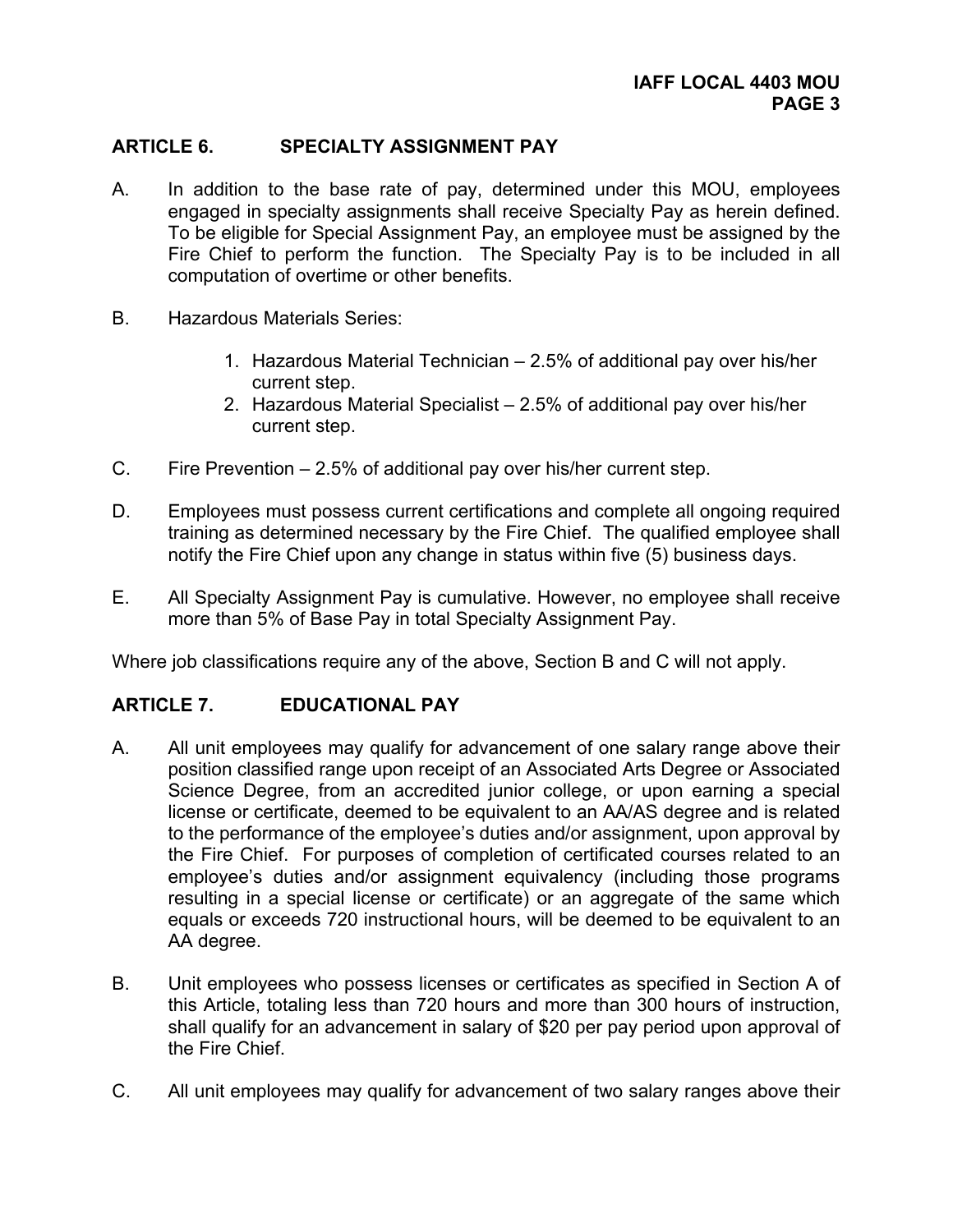position classified range upon receipt of a Bachelor of Science/Bachelor of Arts Degree in a field relative to their job classification, from an accredited college, upon approval of the Fire Chief.

- D. **Exceptions:** When position classifications require an Associated Arts, Bachelor of Science, or Bachelor of Arts Degree, Master of Science, or Master of Arts Degree, no educational pay shall be paid to an employee holding such a position. The JPA agrees not to require the following degrees: A.A., B.S., B.A. for the current positions represented by the IAFF Local 4403, unless agreed upon through the meet and confer process.
- E. The maximum Educational Pay incentive paid to unit employees shall be capped at five percent (5%) over the current classification range.

# **ARTICLE 8. UNIFORM AND EQUIPMENT ALLOWANCE**

Upon the hiring of a Fire Department employee, the JPA will provide applicable safety equipment and initial uniforms and ancillary equipment as specified by Fire Department policy. The JPA will provide replacement safety equipment as necessary as determined by the Fire Chief.

- A. The JPA will provide uniforms in lieu of granting an annual uniform allowance to members of this unit, to a maximum cost to the JPA of \$1,000 per employee per fiscal year. All uniforms will be compliant with NFPA Standard 1500 and as determined by the Fire Chief, and shall include items specified in C. below. Replacement of uniforms and equipment shall be deferred for the term of this agreement.
- B. Safety clothing (including safety boots) required in the performance of duties shall be provided by the JPA. Employees shall be required to report for work in the required uniform and shall wear the required safety clothing when performing hazardous duties.
- C. The type, style, and standards of maintenance of uniforms and equipment shall be determined by the Fire Chief. Employees are required to maintain these standards, including maintenance, repair and cleaning. If an employee is promoted from reserve status, items will be issued to augment their uniform compliment. Subject to the \$1,000 limit in A. above, uniforms to be purchased by the JPA for new employees include:
	- 1. Pants (up to 4 pairs)
	- 2. Uniform shirts (2 Short-sleeve and 1 Long-sleeve)
	- 3. T-shirts (up to 4)
	- 4. Jacket w/liner (1)
	- 5. Sweatshirts (up to 2)
	- 6. Socks (up to 6 pairs)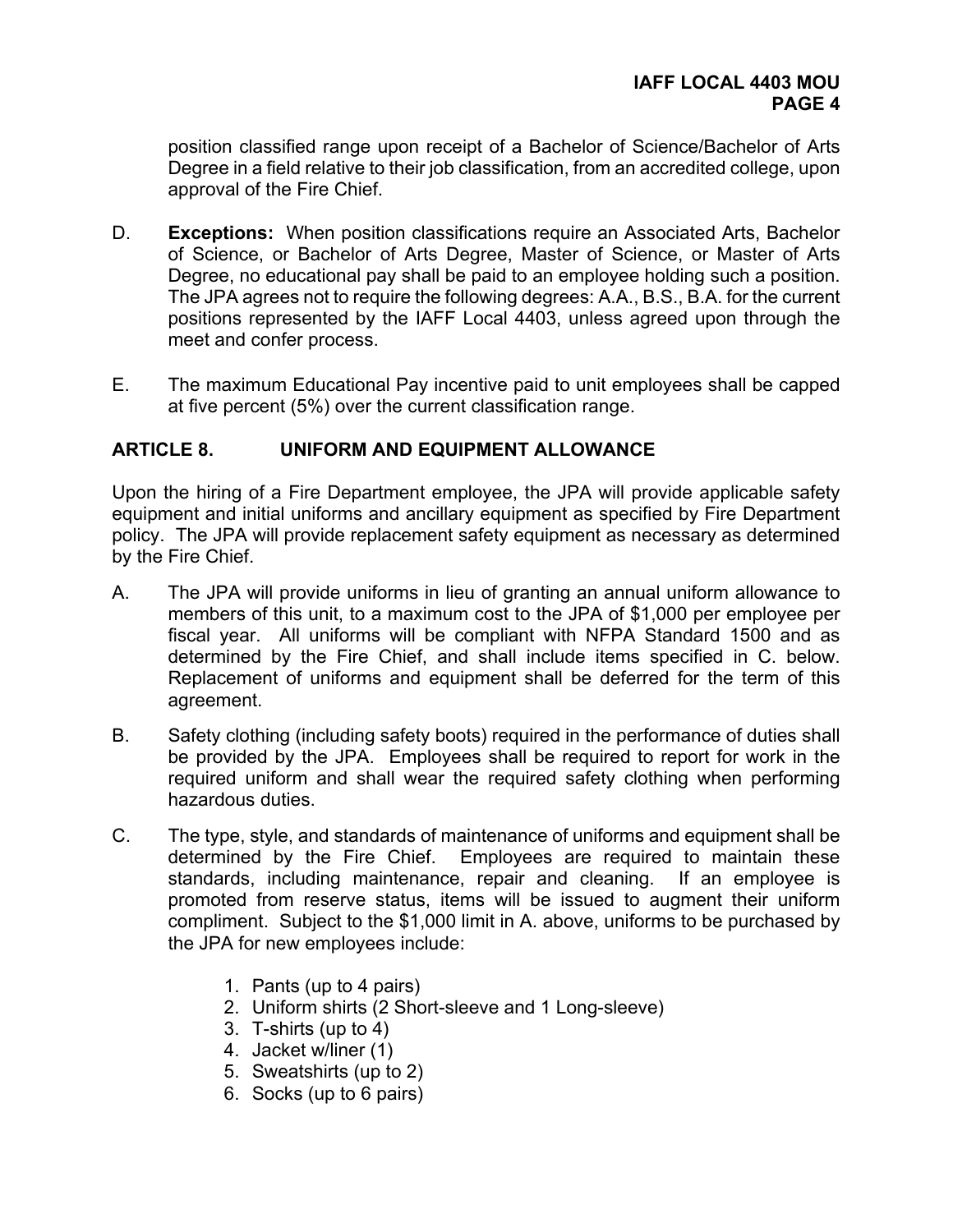- 7. Belt & buckle (1)
- 8. Ball cap (1)
- 9. Class A uniform (1 set provided after employee completes probation)
- 10. Nameplate & insignias, including patches.
- 11. Ancillary equipment and uniform items
- 12. Boots

The above list may be modified with approval of the Fire Chief and the Union.

- D. An account will be set-up with the local uniform provider and employees shall charge their approved items to the account. The uniform provider will then bill the JPA for payment.
- E. Uniform replacements will be made on an as-needed basis as determined by the Fire Chief or his/her designee.
- F. The JPA shall provide safety prescription glasses and lenses for employees who require them for the performance of their duties. Glasses and lenses shall comply with OSHA standards and be approved for purchase by the Fire Chief or his/her designee.

# **ARTICLE 9. REIMBURSEMENT FOR LOST OR DAMAGED PROPERTY**

- A. When uniform and equipment items authorized by the Fire Department are lost or damaged on duty, other than by normal wear and tear, the JPA shall replace the items.
- B. The JPA will reimburse employees for the lost or damaged item, up to the following amounts:
	- 1. Sunglasses up to \$150.00.
	- 2. Prescription eye wear up to \$300.00.
	- 3. Cell phones up to \$300.
	- 4. Watches up to \$100.

Such list may be amended with approval of the Fire Chief and Union.

C. All claims shall be filed in writing, verified by the employee's immediate supervisor, and approved by the Fire Chief. Employees shall not be entitled to reimbursement for loss or damage caused by the employee's negligence, malfeasance, or misfeasance.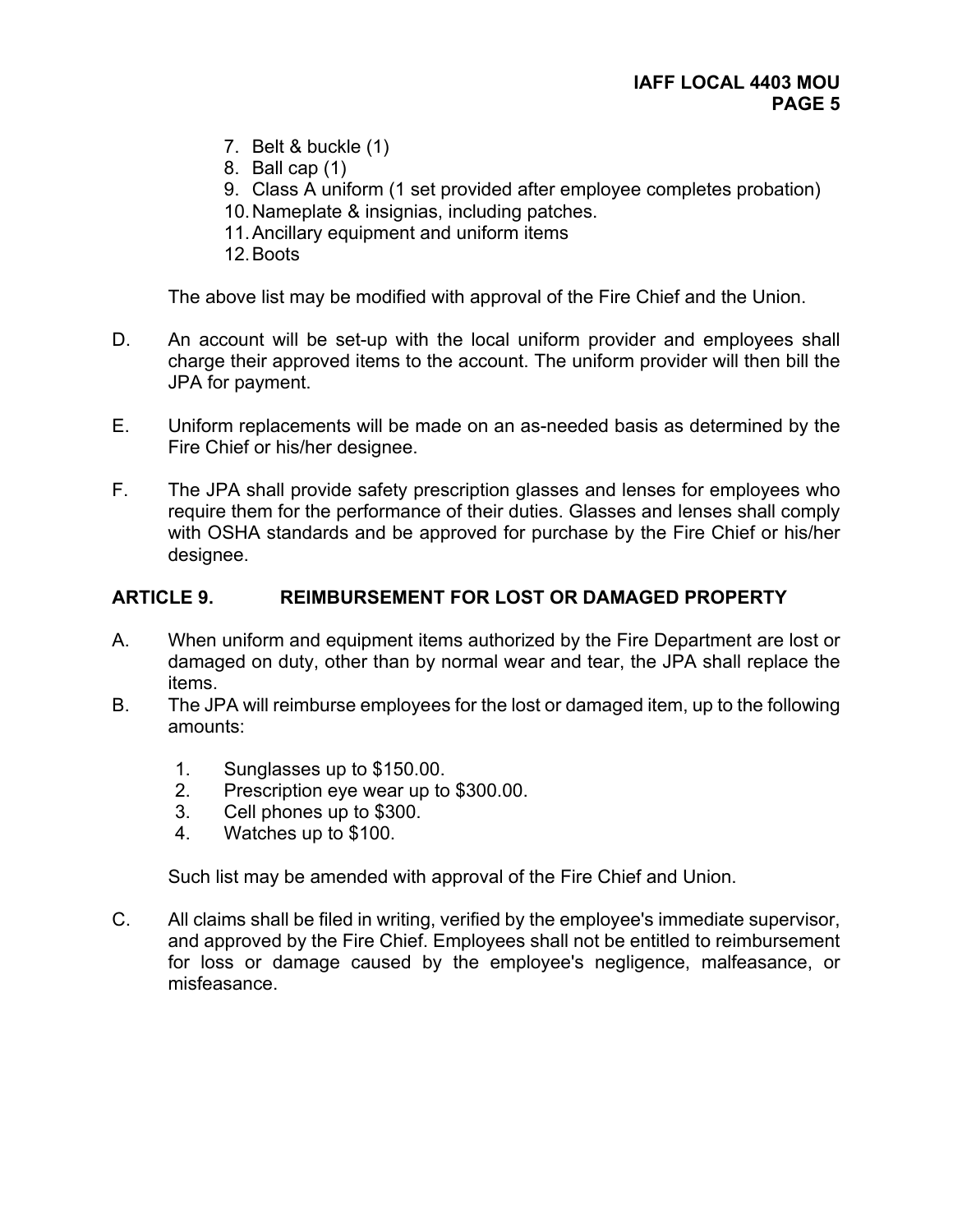# **ARTICLE 10. HOURS OF WORK AND OVERTIME**

A. Work Shift

 A work shift is defined as a work period of twenty-four (24) hours, commencing at 0700 hours and continuing until the next day, ending at 0700 hours (7 a.m. to the following 7 a.m.).

 Special assignment may require an employee to work a forty (40) hour-week work schedule on a temporary basis. Should an employee be assigned to this schedule, all leave benefits (vacation, sick, holidays, etc.) shall accrue at the forty (40) hour work week accrual rate and no FLSA is given.

B. Workweek

The normal workweek shall average fifty-six (56) hours of work over the course of a year, except in cases of emergency.

#### C. Shift Schedule

1. The regular work schedule shall be eight (8) twenty-four (24) hour shifts in a twenty-four (24) day cycle.

 $X = 24$ -hour on-duty period  $O = 24$ -hour off-duty period

Schedule: XXOOOOXXOOOOXXOOOOXXOOOO

- 2. In the event the same shift is scheduled to work both Christmas Eve and Christmas day in the same year, the shift scheduled to work December 23 will be exchanged with the shift scheduled to work December 24, unless this impacts the FLSA and overtime cycle. If the FLSA cycle would be impacted by exchanging the shifts scheduled to work December 25 and 26, the shift scheduled to work December 25 will be exchanged with the shift scheduled to work December 26.
- 3. The Fire Department shall give no less than fifteen (15) days notice prior to changing a shift assignment for non-emergency reasons.
- D. Overtime

Overtime shall be paid at time and one-half of the employee's base salary for all actual hours worked in excess of one hundred eighty-two (182) hours in a twentyfour (24) day cycle and in accordance with the Fair Labor Standards Act (FLSA). Overtime shall be computed to the nearest one quarter (1/4) hour. For those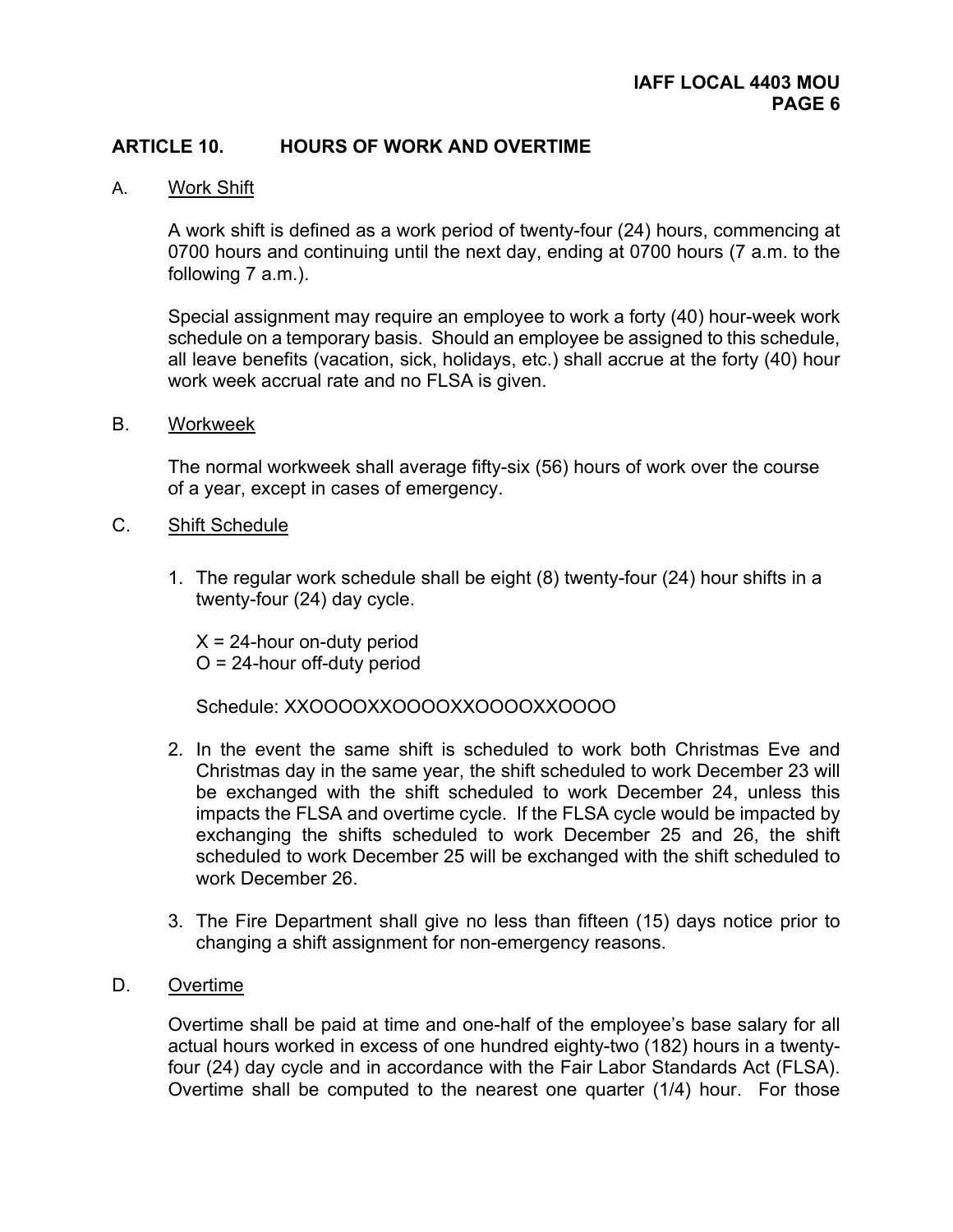assigned to an eight (8) hour day, overtime shall be paid for hours worked in excess of forty (40) hours per week. For purposes of determining overtime pay, the use of accrued Vacation Time, Compensatory Time Off, Sick Leave, Bereavement and Jury Duty shall be considered as hours worked. Mandatory and reimbursed call backs shall be counted as overtime and be paid at time and onehalf of the employee's base salary.

#### E. Compensatory Time

At the request of any employee eligible for overtime pay, his/her supervisor will provide that, in lieu of cash payment for any overtime, he/she may have the choice of time off with pay at the rate of one and one-half  $(1 \text{ and } \frac{1}{2})$  hours for each hour of overtime worked. The department will have a procedure for granting the time off and filling the position in accordance with FLSA. No employee shall accrue compensatory time off in excess of two hundred and forty-five (245) hours. Any overtime worked over that amount shall be paid as overtime as it is earned. Upon separation from employment, an employee is entitled to receive cash compensation for any unused compensatory time.

#### F. Modified Duty

 An employee who is unable to perform the essential functions of his or her job, with or without reasonable accommodation, due to injury or illness may request to be placed on modified duty. The employee must provide the Fire Chief or his/her designee with a doctor's note describing the restrictions that he/she may have. If a modified duty assignment is available that is within the employee's restrictions, the Fire Chief or his/her designee may approve the request.

 A modified-duty work assignment is generally administrative in nature and may require working at a desk typing, driving and walking depending on an employee's medical restrictions. The schedule is typically forty (40) hours a week.

 Once on a forty (40) hour week schedule, all leave balance and accruals (Holiday, Vacation, Sick Leave, etc.) are changed to reflect a forty (40) hour workweek. To convert paid leave time accruals and balance from a fifty-six (56) hour workweek to a forty (40) hour workweek, rates will be divided by a factor of 1.4. Any leave taken during the modified duty assignment is taken at the forty (40) hour workweek accrual rate and no FLSA is given.

 Modified duty assignments will commence on the first day of a pay-period. When the employee's treating doctor provides a written release to return the employee back to full duty and it has been approved by the Fire Chief or his/her designee, the employee will return to their appropriate shift on their next scheduled workday, providing the return date does not trigger overtime in excess of regular FLSA overtime. If excess overtime would be triggered, the employee will return to work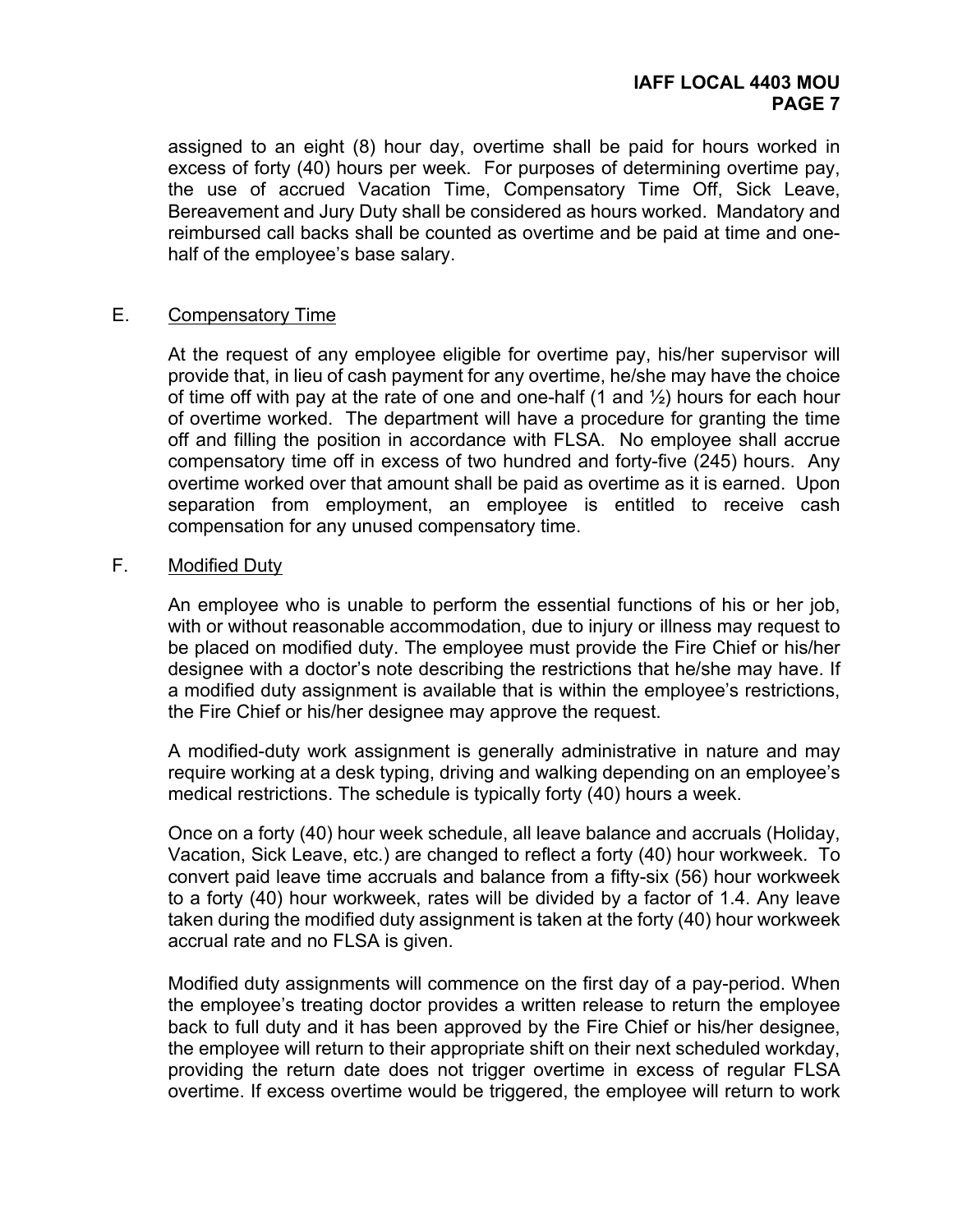on earliest date that will not trigger excess overtime, unless emergency circumstances occur. To convert paid leave time accruals and balances from a forty (40) hour workweek back to a fifty-six (56) hour workweek, rates will be multiplied by a factor of 1.4.

### **ARTICLE 11. SHIFT EXCHANGES**

An employee may exchange all or any portion of a work shift in a manner consistent with the FLSA and Department policy, provided the replacement is a qualified employee. The JPA is not responsible for shift exchange arrangements made between employees and is not responsible for any record keeping. Outstanding shift exchange paybacks are the responsibility of the individuals involved. According to the FLSA, shift exchanges are not considered "hours worked' and, therefore, do not have to be paid back in the twenty-four day cycle. An employee who owes exchange time to another employee shall work for the other employee, and cannot pay it back in vacation time or other paid leave time.

# **ARTICLE 12. MINIMUM STAFFING**

Twenty-four (24) hour minimum staffing each day shall consist of three (3) Full-Time Fire Department Captains, two (2) Full-Time Fire Department Engineers and two (2) Full-Time Fire Fighters. In cases of emergency, a Chief Officer may also elect to add additional staffing, as he/she may deem necessary to mitigate life-threatening situations. If regularly scheduled employees are not available for such staffing, any full-time employee, regardless of rank, may work the duty shift. The vacancy affected rank will be filled with the same rank first, before opening to other classifications. In the event an employee is called into work to start their regularly scheduled shift early, they will receive two hours of pay at the overtime rate. All hours worked in excess of two hours will be at the employee's base rate unless the employee otherwise qualifies for overtime in accordance with this Agreement.

#### **ARTICLE 13. CALLBACK PAY**

Callback is defined as, "the circumstances that requires an employee to unexpectedly return to work after the employee has left work at the end of the employee's work day or work week." An employee called back to work will receive a minimum two (2) hours overtime pay. An employee called back for overtime pay shall not be required to fulfill the hourly obligation to receive callback pay. Overtime pay shall commence from the time the employee signs in at the Fire station.

#### **ARTICLE 14. SENIORITY**

"Seniority" for the purposes of this Article shall be defined as the length of service as a permanent full-time employee with the JPA and the employee's previous full-time service at either the Arroyo Grande, Grover Beach, or Oceano Fire Departments. For employees with the same full-time start date at their original member agency, seniority will be determined by employee ranking upon hire. When determining seniority for permanent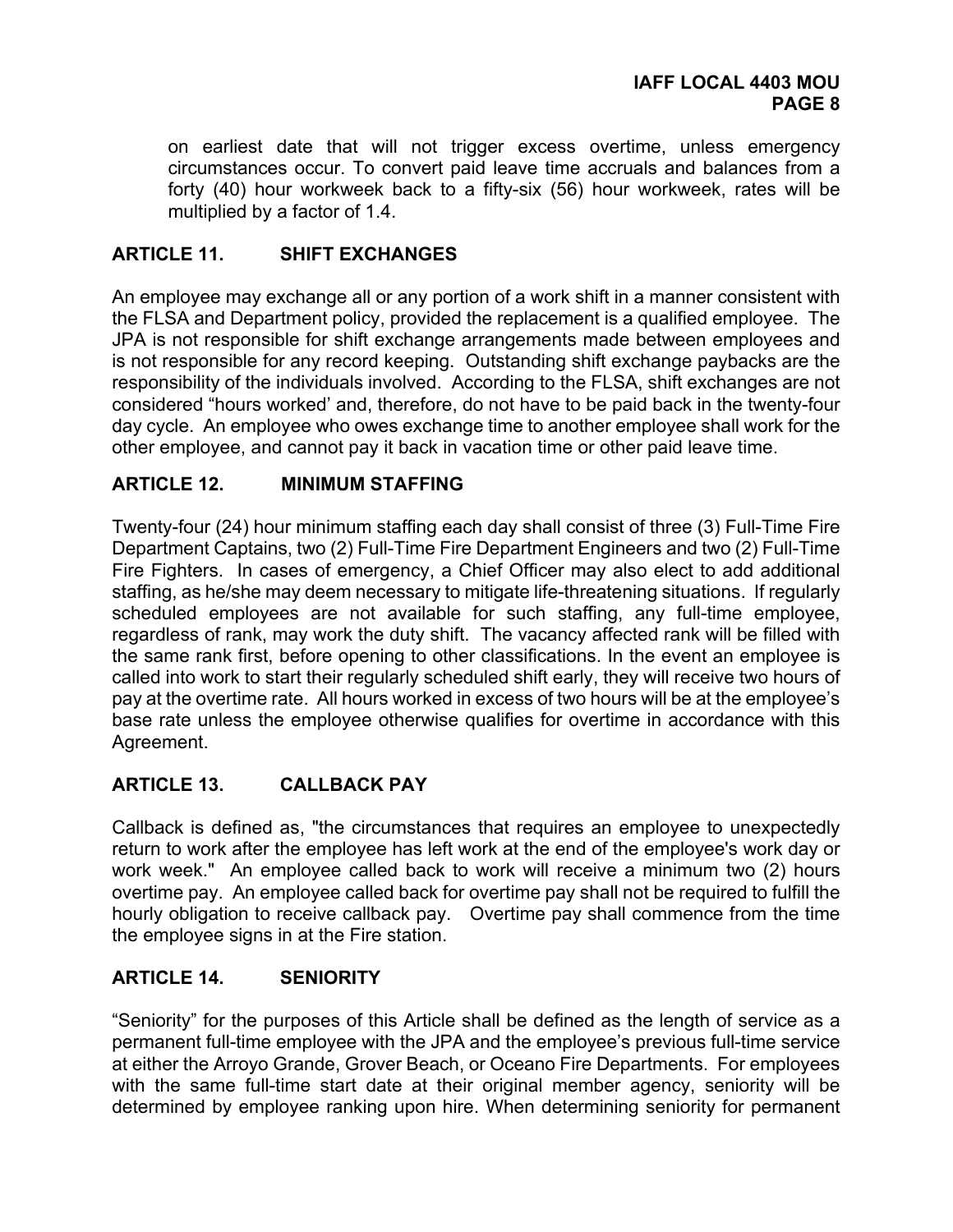full-time positions within a classification subject to layoff, only permanent full-time service shall be considered.

# **ARTICLE 15. VACATION LEAVE**

- A. The purpose of annual vacation leave is to enable each eligible employee to annually return to his/her work mentally and physically refreshed.
- B. Each eligible employee shall be required to have served the equivalent of one (1) year of continuous service with the JPA in order to be eligible for his/her full annual vacation leave. However, in the event an employee so chooses, he/she may, after six (6) continuous months of service, take vacation leave not to exceed fifty-six (56) working hours with his/her Supervisor's approval.
- C. Employees who terminate employment shall be paid a lump sum of his/her outstanding vacation and compensatory time accruals on the regular payday for the pay period containing their last day of work.
- D. Vacation leave with pay shall be earned in accordance with the following schedule:

| AFTER: YEARS |    | = | <b>HOURS PER MONTH</b> |
|--------------|----|---|------------------------|
|              | 01 |   | 9.34                   |
|              | 02 |   | 11.20                  |
|              | 03 |   | 12.14                  |
|              | 04 |   | 13.08                  |
|              | 05 |   | 14.00                  |
|              | 06 |   | 14.00                  |
|              | 07 |   | 14.94                  |
|              | 08 |   | 14.94                  |
|              | 09 |   | 15.88                  |
|              | 10 |   | 15.88                  |
|              | 11 |   | 16.80                  |
|              | 12 |   | 16.80                  |
|              | 13 |   | 17.74                  |
|              | 14 |   | 17.74                  |
|              | 15 |   | 18.68                  |
|              |    |   |                        |

- E. Vacation hour accrual rate will be based on length of full-time service calculated from the employee's start date at their original member agency.
- F. If for any reason an employee becomes ill during a vacation, the affected employee shall be entitled to utilize such available sick leave in lieu of vacation leave.
- G. Vacation leave may be taken as it accrues. Vacation shall be scheduled at the discretion and convenience of each individual employee, with the consent of the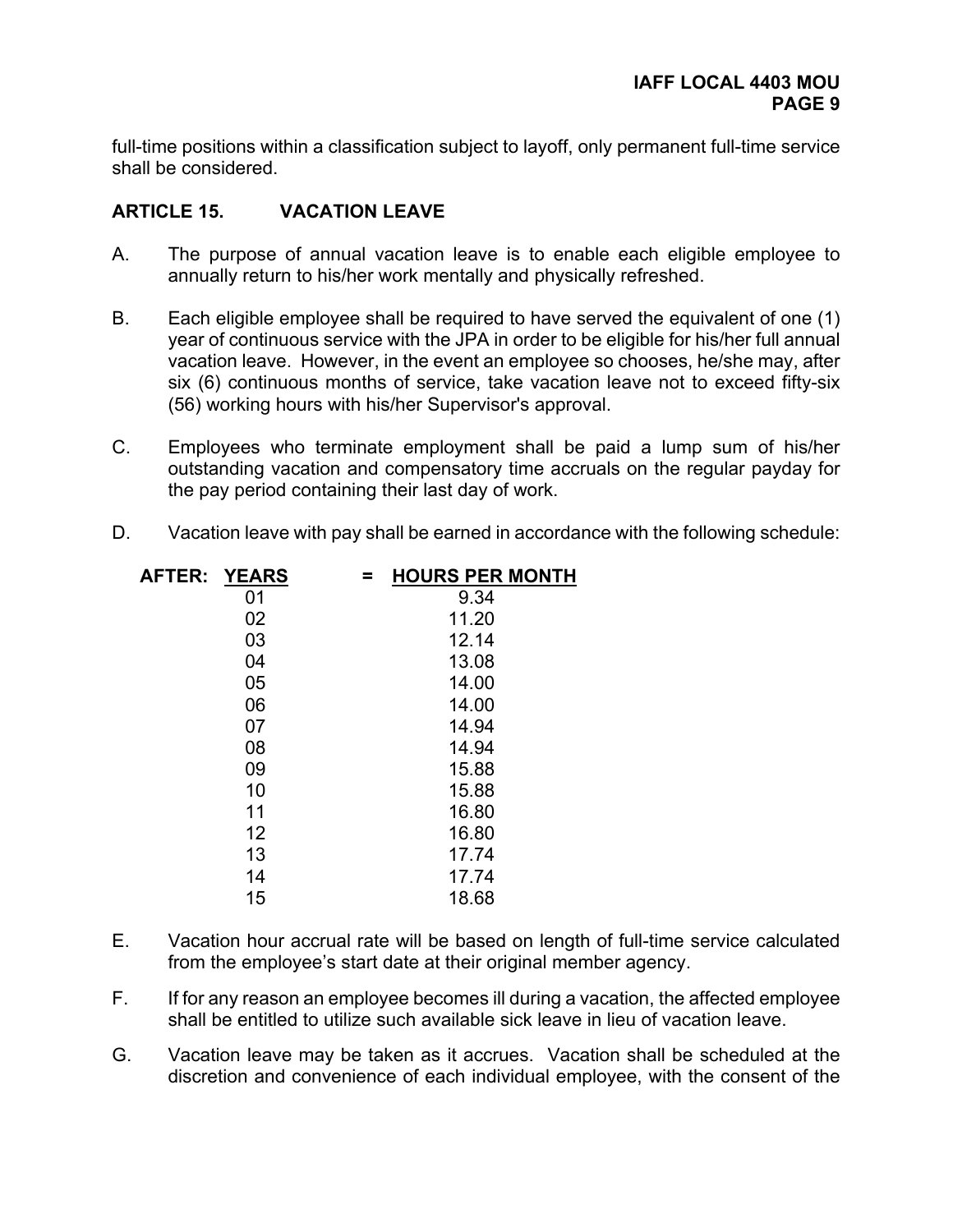Supervisor, within the limitation necessitated by legitimate operational needs of the JPA.

- H. In the event the scheduling preferences of two (2) or more employees conflict, the preferences of the more senior employee in order of seniority shall govern barring any unusual circumstances.
- I. Employees may accrue vacation leave up to a maximum of 315 hours. In the event an employee's accrued vacation leave exceeds the maximum allowable on January 1, the employee shall be paid at his/her January 1 hourly wage rate for those hours accrued in excess of the maximum allowable. Upon request of an employee, an exception to the accrual limit may be made upon approval by the Fire Chief.

# **ARTICLE 16. HOLIDAY LEAVE**

- A. The following holidays are the designated holidays for full-time Fire Department employees. In lieu of the designated holidays, employees will be provided 6.53 hours of straight-time pay semi-monthly.
	- 1. Independence Day
	- 2. Labor Day
	- 3. Veteran's Day
	- 4. Thanksgiving
	- 5. Day following Thanksgiving
	- 6. Christmas Eve, half day
	- 7. Christmas
	- 8. New Year's Eve, half day
	- 9. New Year's Day
	- 10. Martin Luther King Day
	- 11. Lincoln's Birthday
	- 12. President's Day
	- 13. Memorial Day
	- 14. One day per fiscal year of the employee's choice with Supervisor approval (Floating Holiday).
- B. Special Holidays:

Every day designated by the President, or Governor, for public observance as a special, nonrecurring single event, such as the death of a national leader or end of a war shall be a JPA paid holiday.

# **ARTICLE 17. SICK LEAVE**

A. All full-time, permanent employees shall accrue 11.2 hours of sick leave with pay for each month of service. The maximum accumulation of earned sick leave shall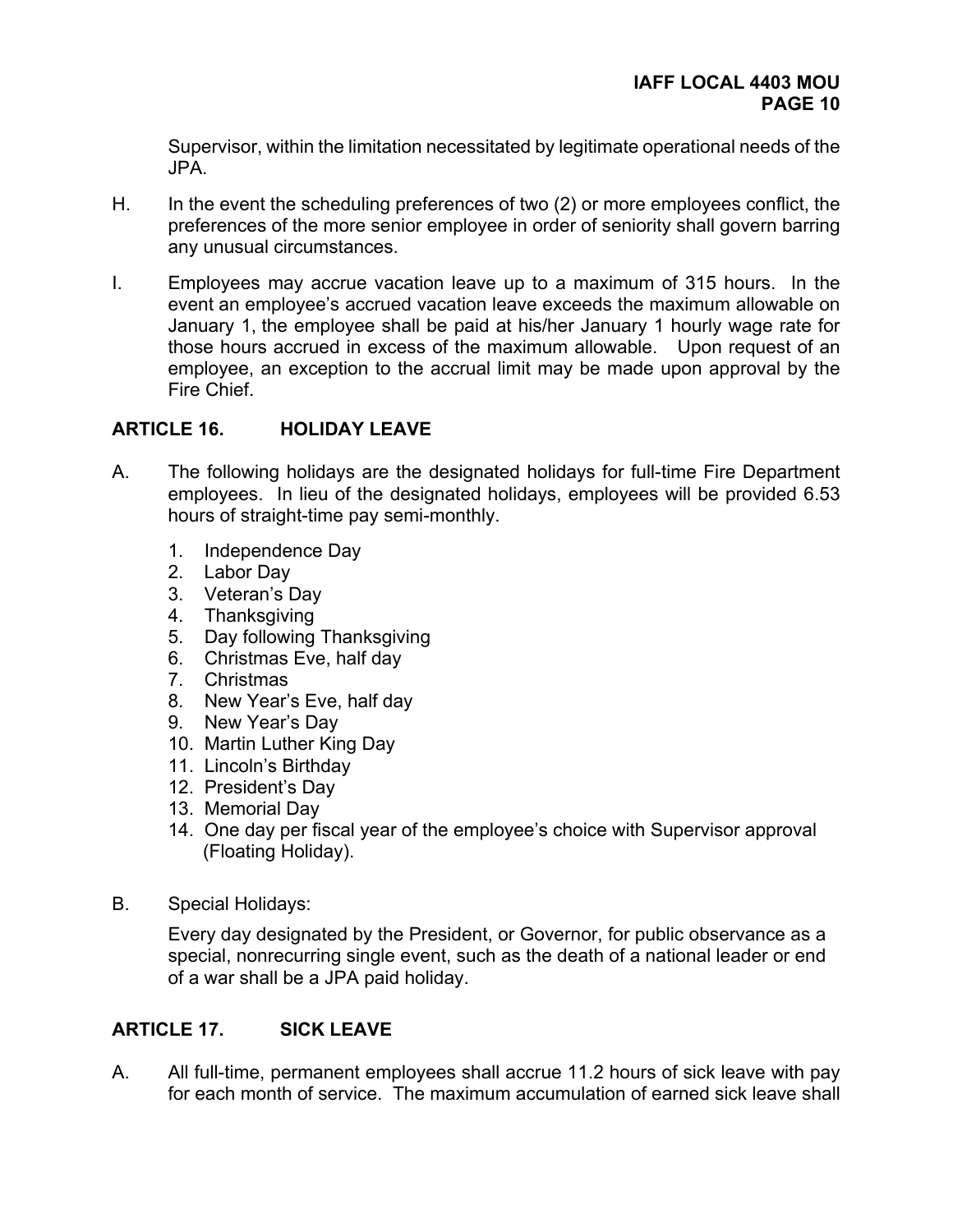be 1,680 hours. An employee will not accumulate any additional sick leave until such time as his/her accumulated balance falls below 1,680 hours. Upon retirement an employee may choose to be paid 50% of his/her unused sick leave, to a maximum of 480 hours at his/her current rate of pay. Upon retirement, unused accumulated sick leave may be converted to PERS retirement credit per the JPA's contract with PERS. At the end of each calendar

year, each employee has the option of being paid straight time for 25% of his/her unused sick leave of that year, transferring it to vacation, or leaving it in sick leave.

- B. Employees may transfer sick leave on a voluntary basis to a fellow JPA employee who has exhausted all his/her sick leave and vacation leave due to an extended illness or injury. The transfer shall be based on each employee's hourly rate of pay and shall not exceed twenty-four (24) hours of sick leave (per illness or injury) based on the hourly rate of pay of the receiving employee. The transfer shall be requested on a form provided by the JPA, be completed by both employees who mutually request such transfer, and submitted for approval to the Fire Chief for final approval. The receiving employee shall not be obligated to repay any transferred leave to the contributing employee, and contributing employee understands that such transfer shall be deemed as if used and will be subject to all other provisions applicable.
- C. Employee, while out on disability, may utilize sick leave hours to complement their disability allotment so as to receive 100% of their pay. This utilization will be a percentage of pay not covered by disability.

#### **ARTICLE 18. NOTIFICATION OF MAXIMUM ACCRUAL**

Employees shall be notified a pay period prior to any pay-outs from maximum accrual of compensatory time, vacation, and sick leave.

# **ARTICLE 19. BEREAVEMENT LEAVE**

Unit employees shall be granted leave by the Fire Chief whenever the affected employee has experienced a death in the immediate family, defined as the spouse, the employee's or employee's spouse's father, mother, brother or sister, child or stepchild, grandparents, grandchildren, son-in-law, daughter-in-law, "step" relatives as described above, aunt or uncle, or any other person residing in the same household where attendance to the funeral is necessary.

Such absence by the employee shall be limited to up to three (3) working shifts per occurrence of paid leave as approved by the Fire Chief. Such leave is not chargeable against sick or vacation leave. As a condition of granting leave for bereavement purposes, the employee must submit an approved declaration or other evidence such as a death certificate or obituary, acceptable to the Fire Chief justifying such absence.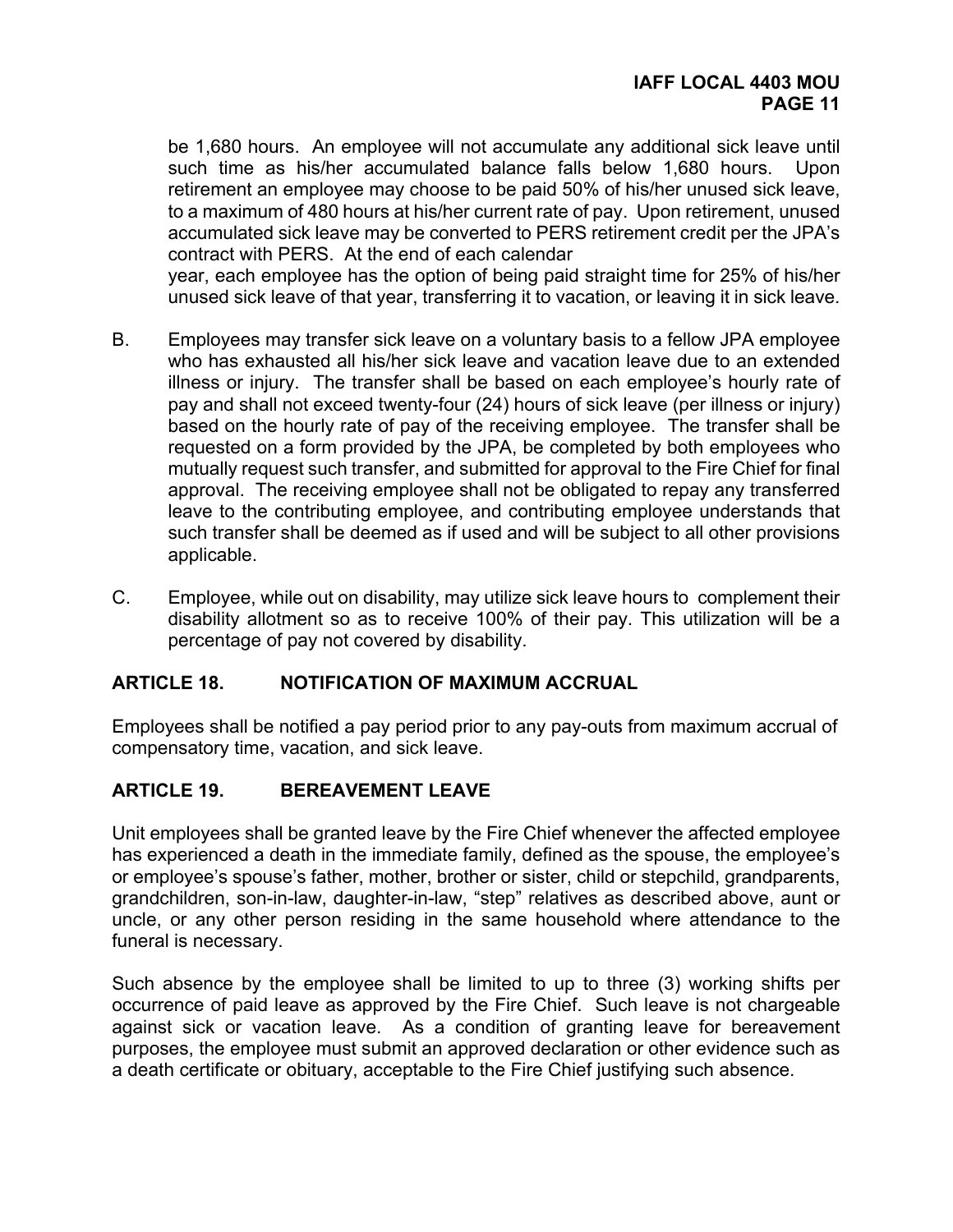# **ARTICLE 20. FAMILY LEAVE**

Pursuant to the State and Federal Leave Acts, the following is provided for all employees who have been employed a minimum of twelve (12) months and have worked at least 1,250 hours during the 12-month period preceding leave:

- A. Up to twelve (12) weeks unpaid leave in a twelve (12) month period. Intermittent leave is allowed.
- B. Leave may be taken for including but not limited to: 1) birth of and care of newborn child; 2) placement of child with employee for adoption or foster care; 3) to care for spouse, child, or parent having serious health condition; 4) employee's own serious health condition.
- C. The employee's insurance including medical, dental, vision, and life insurance will be maintained under the same conditions as if the employee were still working.
- D. Request for leave must be made 30 days prior to leave, when the need is foreseeable and such notice is practical.
- E. Employee may use accrued vacation, holiday, or personal leave during family leave. Sick leave may be used for employee and/or immediate family illness or disability.
- F. Upon return to work, employee will be restored to same or equivalent position with equivalent benefits.

All other provisions of the federal Family Medical Leave Act ("FMLA"), California Family Rights Act ("CFRA"), and Pregnancy Disability Leave ("PDL") apply.

#### **ARTICLE 21. MILITARY LEAVE**

Employees taking military leave with the National Guard or Reserves shall be entitled to full JPA pay and benefits as required by State statute.

All military leave in excess of thirty (30) calendar days per year, if granted by the JPA, shall be without JPA pay or JPA-paid benefits and shall be for a period not to exceed state and federal law. The employee may elect to retain his/her JPA health insurance for up to twenty-four months, by paying the required premiums. Reemployment rights are governed under the Uniformed Services Employment and Reemployment Rights Act ("USERRA").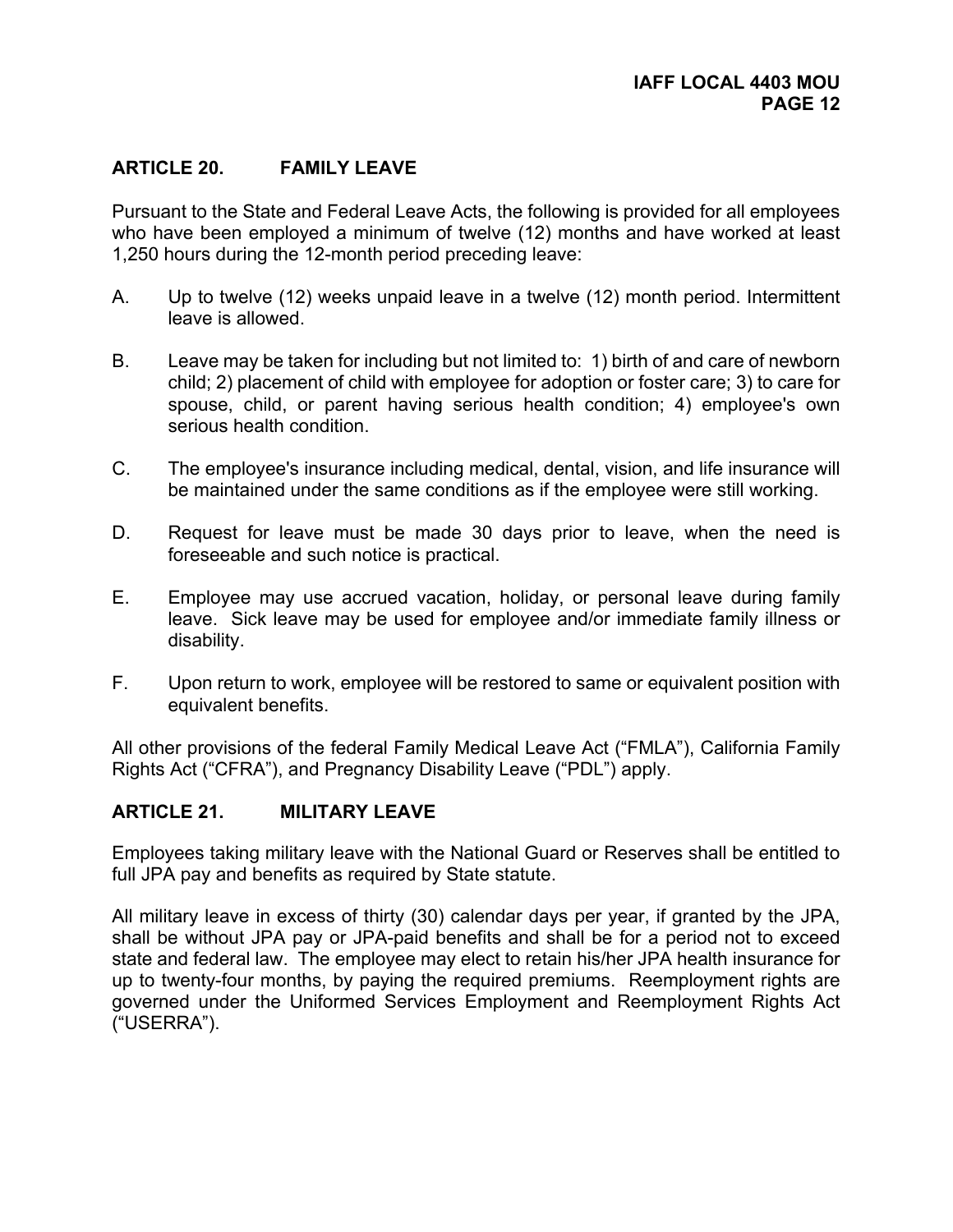# **ARTICLE 22. MEDICAL LEAVE**

Medical leave without pay may be granted for the purpose of recovery from prolonged illness or injury or to restore health, or for pregnancy upon employee's written request to the Fire Chief, subject to submission of medical certification. During the approved leave period, the JPA will not pay employee benefits; however, the employee may elect to maintain JPA medical insurance coverage for employee and dependents at employee's sole cost if such coverage of all individuals is in effect at the time of leave.

# **ARTICLE 23. JURY DUTY**

Employees shall be granted leave, with full pay and no loss in benefits, when called for jury duty, if the employee remits jury fees received for such jury duty. The employee may retain all travel pay or subsistence pay granted by the court because of the employee's participation in jury duty. The employee shall be responsible for notifying his/her supervisor as soon as possible upon receiving notice to appear for jury duty, make every reasonable effort to keep his/her supervisor advised as to the anticipated length of service, and return to work immediately following the end of jury duty service.

# **ARTICLE 24. CAFETERIA PLAN**

The JPA shall contribute an equal amount towards the cost of medical coverage under the Public Employee's Medical and Hospital Care Act (PEMHCA) for both active employees and retirees. The JPA's contribution toward coverage under PEMHCA shall be the minimum contribution amount established by California statutory law. .

Employees participating in the JPA's full flex cafeteria plan shall receive a flex dollar allowance to purchase group health, dental and vision coverage under the JPA's Cafeteria Plan. The monthly flex allowance will be the following:

 For December 2019, the following flex dollar allowance for health coverage will be provided:

|  | o For employee only: |  | \$771.74 |
|--|----------------------|--|----------|
|--|----------------------|--|----------|

- $\circ$  For employee + 1 dependent \$1,457.61
- $\circ$  For employee + 2 or more dependents \$1,878.35

For December 2020, the JPA will increase the flex dollar allowance by an amount equal to one-half of the premium increase for the lowest cost HMO plan offered by CalPERS, up to a maximum of 5% of the premium increase. Any increase in premiums above this amount will be the full responsibility of the employee.

Employees who waive medical coverage under the cafeteria plan must show proof of alternative group health coverage that is compliant with the Affordable Care Act ("ACA") in order to receive flexible benefit dollars or cash in lieu of enrolling in the JPA's health plan. Employees who properly waive coverage will receive an amount equal to the current employee only contribution. The flexible benefit dollars taken as cash may not be used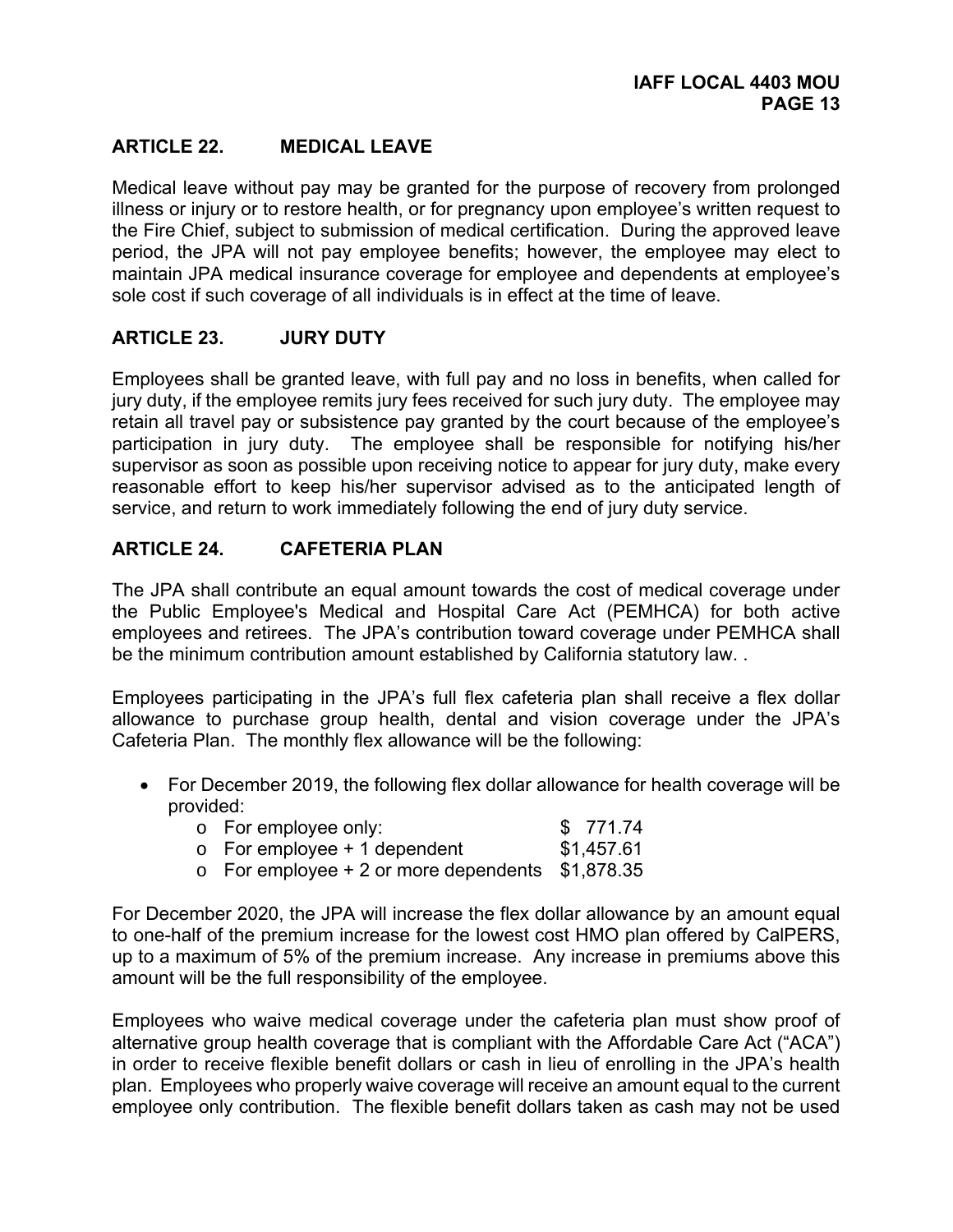to reimburse an employee for any premium expenses an employee may incur for an individual health insurance policy, including a policy purchased through Covered California.

In the event there are any legislative amendments or revisions to the ACA or based upon federal or state decisional case law that amends, annuls or gives further guidance that would affect the cafeteria plan as enumerated in this Article, the parties may re-open this section for further negotiations to determine the obligations of the parties consistent with legislation or case law.

#### **ARTICLE 25. MEDICAL INSURANCE**

- A. The base medical plan shall be defined as the Health Maintenance Organization (HMO) program available to the JPA. If availability of an HMO to the JPA is discontinued by the medical plan provider, the base plan will become the basic PPO plan available to the JPA by the existing medical plan provider.
- B. The JPA will maintain health benefits through CalPERS till the end of the term of this Agreement.

#### **ARTICLE 26. DENTAL INSURANCE**

The JPA shall provide for all employees in classifications represented in this Memorandum of Understanding a dental plan of the JPA's choice. The JPA shall pay up to the full family premium. The JPA may select an alternate dental insurance plan provider during the term of this M.O.U. providing that:

- A. Any new plan maintains equivalent benefits to the employees; and
- B. At least twenty-one (21) days advanced notice of plan changes are provided to Local 4403.

#### **ARTICLE 27. VISION INSURANCE**

The JPA shall provide a Vision Care Plan for bargaining unit members. The JPA shall contribute the full family premium. The JPA may select an alternate vision care provider during the term of the M.O.U. providing that:

- A. Any new plan maintains equivalent benefits to the employees; and
- B. At least twenty-one (21) days advanced notice of plan changes are provided to Local 4403.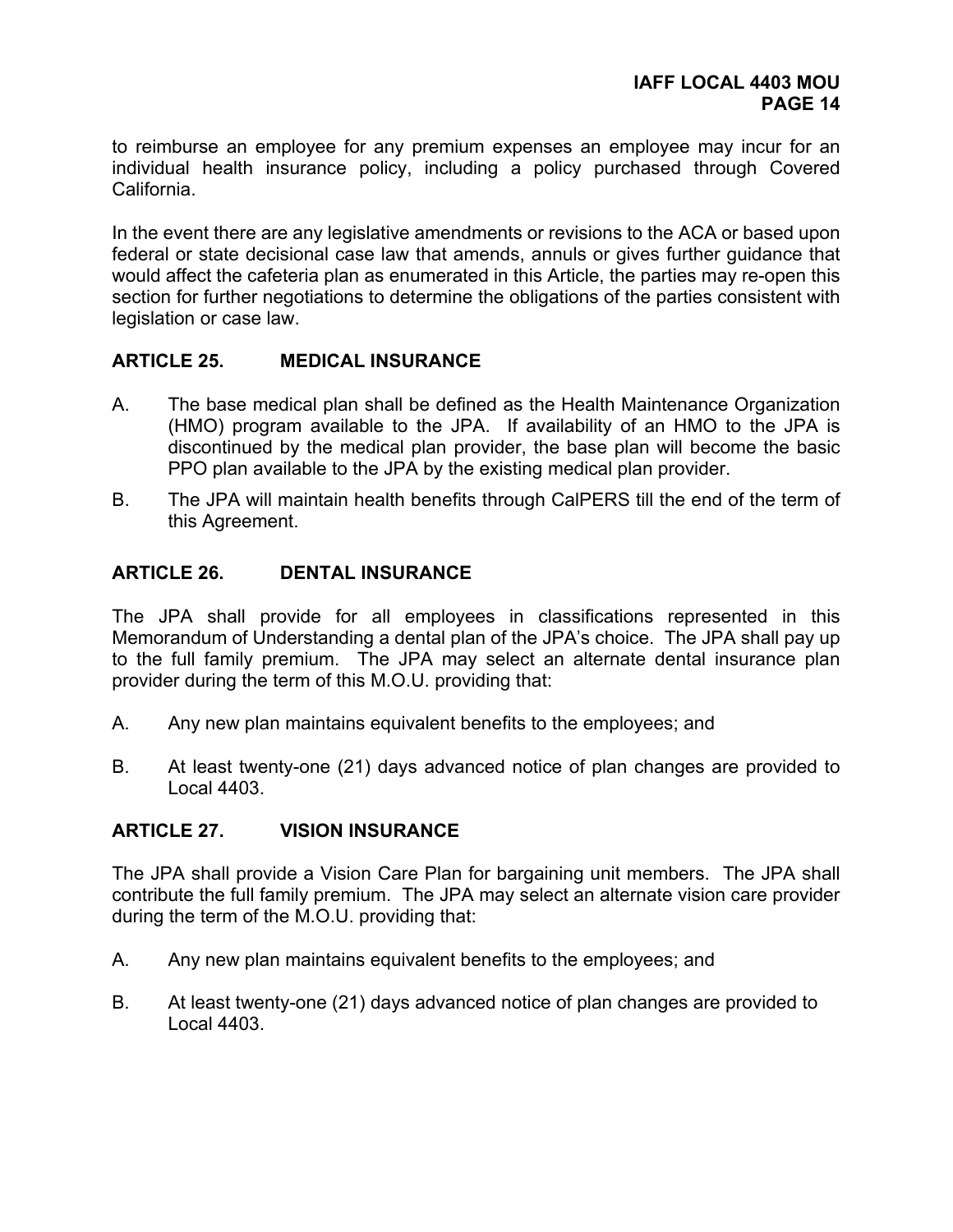### **ARTICLE 28. LIFE INSURANCE**

The JPA shall provide group term life insurance benefit plan for bargaining unit members, which shall provide for forty thousand dollars (\$40,000) life coverage for employees only during the term of their employment. Full cost for said policy will be paid for by the JPA.

### **ARTICLE 29. BURN INJURIES**

The JPA agrees to provide burn treatment to fire personnel in the event of a work related burn injury in accordance with Standard Operating Guideline 2404.

#### **ARTICLE 30. DISABILITY INSURANCE**

The JPA shall provide and pay the premiums for State Disability Insurance, integrated with sick leave. The JPA will pay the premiums for the Family Temporary Disability Insurance. Should there be any future rate increases to State Disability Insurance and/or Family Temporary Disability Insurance plans after January 1, 2013, the JPA and Local 4403 agree to meet and confer to discuss responsibility for payment of such increases.

#### **ARTICLE 31. RETIREMENT**

- A. PERS Retirement Contributions
	- 1. G.C. Section 21363.1. The PERS 3% at Age 55 Retirement Plan is provided for all unit personnel employed by the JPA prior to January 1, 2013. The JPA currently pays 6% of the member's share of the PERS retirement contribution as EPMC and reports the value of EPMC as additional compensation.
	- 2. Effective December 16, 2016, EPMC will be reduced from 6% to 4%. The JPA will continue to report the 4% value of EPMC as additional compensation. In exchange, the JPA will agree to a 6% salary increase for employees effective December 16, 2016.
	- 3. Effective the first day of the first full pay period in July, 2017, EPMC will be reduced from 4% to 2%. The JPA will continue to report the 2% value of EPMC as additional compensation. In exchange, the JPA will agree to a 6% salary increase for employees the first day of the first full pay period in July, 2017.
	- 4. Effective the first day of the first full pay period in July, 2018, EPMC will be reduced from 2% to 0%. In exchange, the JPA will agree to a 6% salary increase for employees effective the first day of the first full pay period in July, 2018.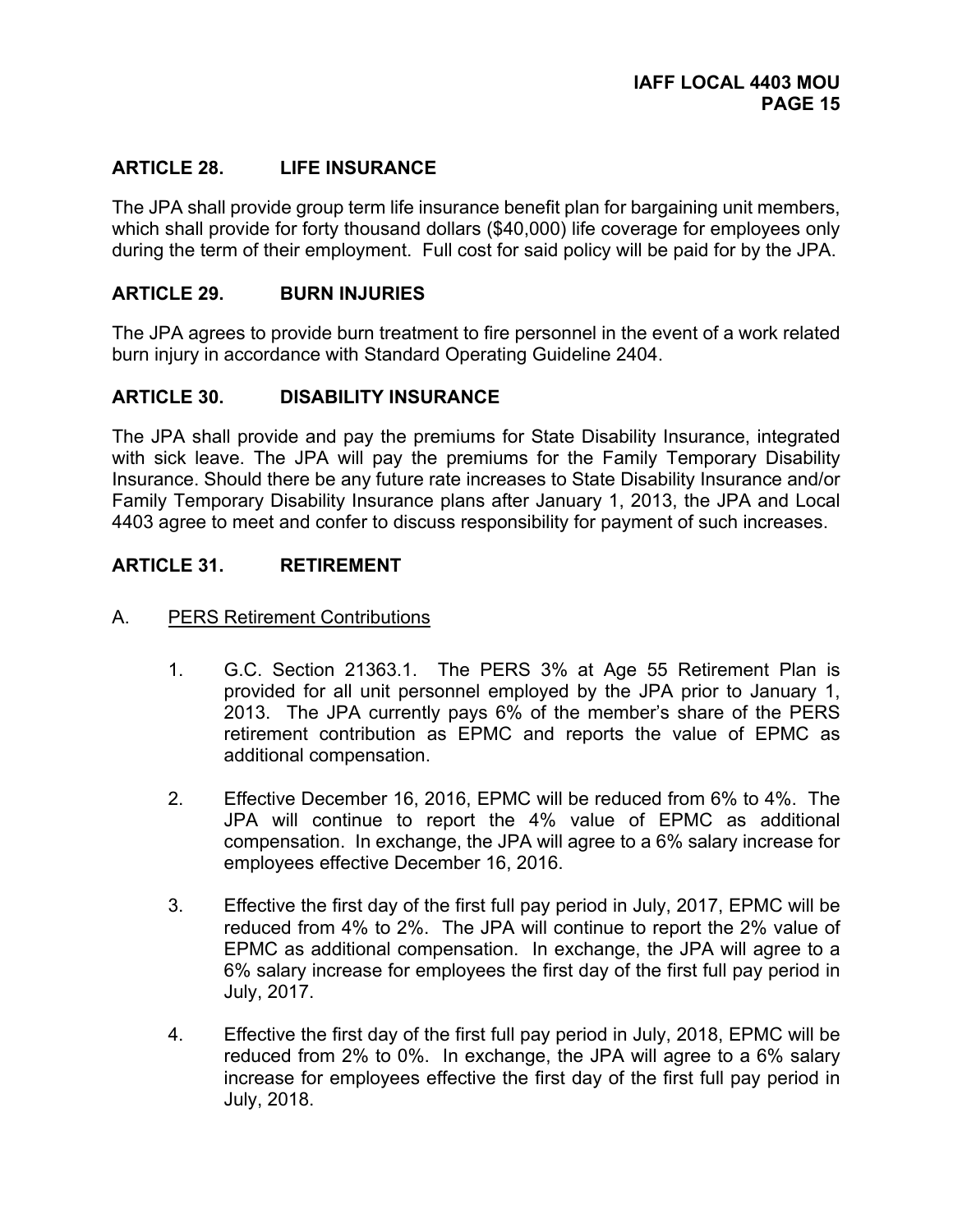The intent of the above provisions is for the JPA to incrementally reduce its EPMC from 6% to 0% and provide employees with an incremental increase in salary.

- 5. G.C. Section 21024 and 21027. Employees may buy back, at their expense, retirement service credit for prior military service or any other eligible time as permitted by PERS.
- 6. GC Section 20042. The PERS Plan shall be based upon single highest year compensation.
- 7. GC Section 20965. Employees will receive credit for unused sick leave.
- 8. GC Section 20636 (c)(4) pursuant to Section 20691. The employee portion of the PERS contribution paid by the JPA shall be reported to PERS as income.
- 9. The employee portion of the PERS contribution paid by the employee shall be tax deferred (not subject to taxation until time of constructive receipt) in accordance with Section 414(h) (2) of the Internal Revenue Code.
- 10. GC Section 21548. The spouse of a deceased member, who was eligible to retire for service at the time of death, may elect to receive the Pre-Retirement Optional Settlement 2 Death Benefit.

Employees defined as "new members" under the Public Employee's Pension Reform Act ("PEPRA") are prohibited under PEPRA from receiving any EPMC. However, new Members will still receive the salary increases on the dates specified above.

1. G.C. Section 7522.25. The CalPERS Safety Fire 2.7% @ 57 Retirement Plan shall be provided for new employees hired on or after January 1, 2013 who are not CalPERS "Classic" employees and are not eligible for reciprocity. Employees under this plan shall pay at least 50% of the total normal cost rate (currently 12.0%) of the employee's share of CalPERS.

#### B. Retirement Defined

Retirement is defined as the termination of employment at an age when the employee would qualify for an allowance under the Public Employees Retirement System (PERS) and the JPA's Personnel Regulations.

- C. Retiree Medical
	- 1. Employees who retire from JPA service will be allowed to purchase medical insurance coverage through the JPA at the rates offered by the plan provider subject to applicable plan and PEMHCA requirements.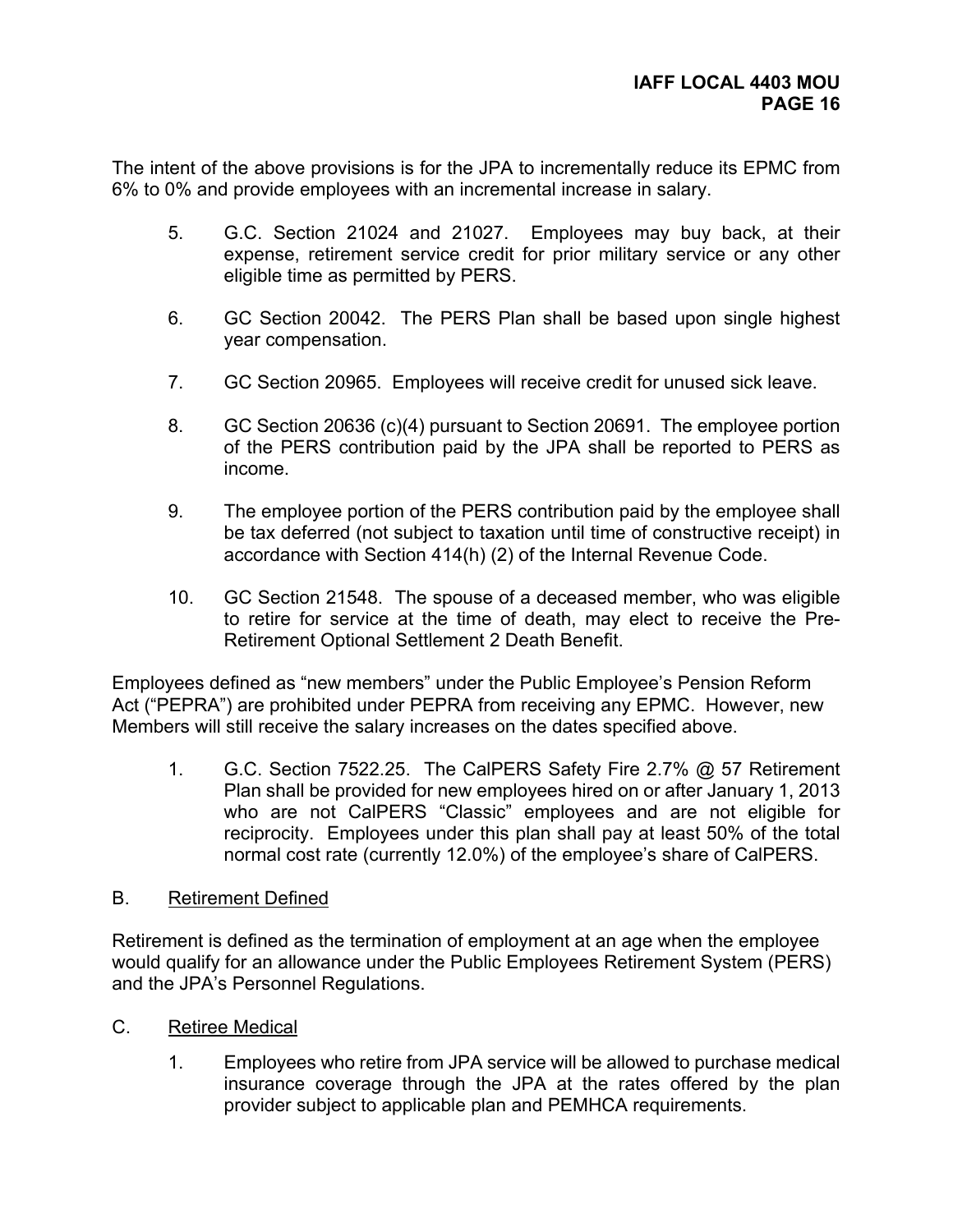- 2. GC Section 22892. The JPA's contribution shall be an equal amount for both employees and annuitants, which shall be the minimum contribution amount established by CalPERS on an annual basis. The JPA's contribution shall be adjusted annually by the CalPERS board to reflect any change in the medical care component of the consumer Price Index, providing that the JPA is participating in the CalPERS Health Plan.
- 3. The JPA shall provide a supplemental contribution to employees that are: employed on a full-time basis with the City of Arroyo Grande as of January 1, 2008 and who have been employed with the City of Arroyo Grande and JPA on a full-time basis for five (5) years or more at the time of retirement.

The supplemental contribution shall be equal to the difference between the minimum contribution amount established by CalPERS as set forth above in Article 28, Section C.1 and the following amounts:

| For single annuitant coverage:        | \$161.11 |
|---------------------------------------|----------|
| For annuitant $+$ 1 dependent:        | \$295.09 |
| For annuitant + 2 or more dependents: | \$354.42 |

# **ARTICLE 32. PHYSICAL FITNESS**

Employees shall be allotted up to one and one half  $(1\frac{1}{2})$  hours per twenty-four hour shift (including shower/cleanup time) for physical fitness workouts. The time for the workout shall be designated by the Fire Chief or his/her designee. If mission requirements do not allow for the completion of the physical fitness workouts, the workout period may be extended or rescheduled during the shift at the discretion of the Company Officer if time permits.

# **ARTICLE 33. PHYSICAL EXAMS**

The JPA shall pay for any physical examination expressly required to State or Federal law as a condition of employment if conducted by the JPA contracted medical provider. Such physical examinations shall be scheduled with the approval of the Fire Chief. Depending on the length of the exam, the Fire Chief will determine if the appointment may be scheduled on or off duty. Physical examinations required for participation in the countywide Hazardous Materials Response Team may be conducted while off duty.

# **ARTICLE 34. MEALS DURING EMERGENCY RESPONSE**

If on-duty personnel are available, a reasonable attempt shall be made to provide meals to employees engaged in an extended local emergency response within six (6) hours of initial response to the incident by the employee and at six (6) hour intervals thereafter.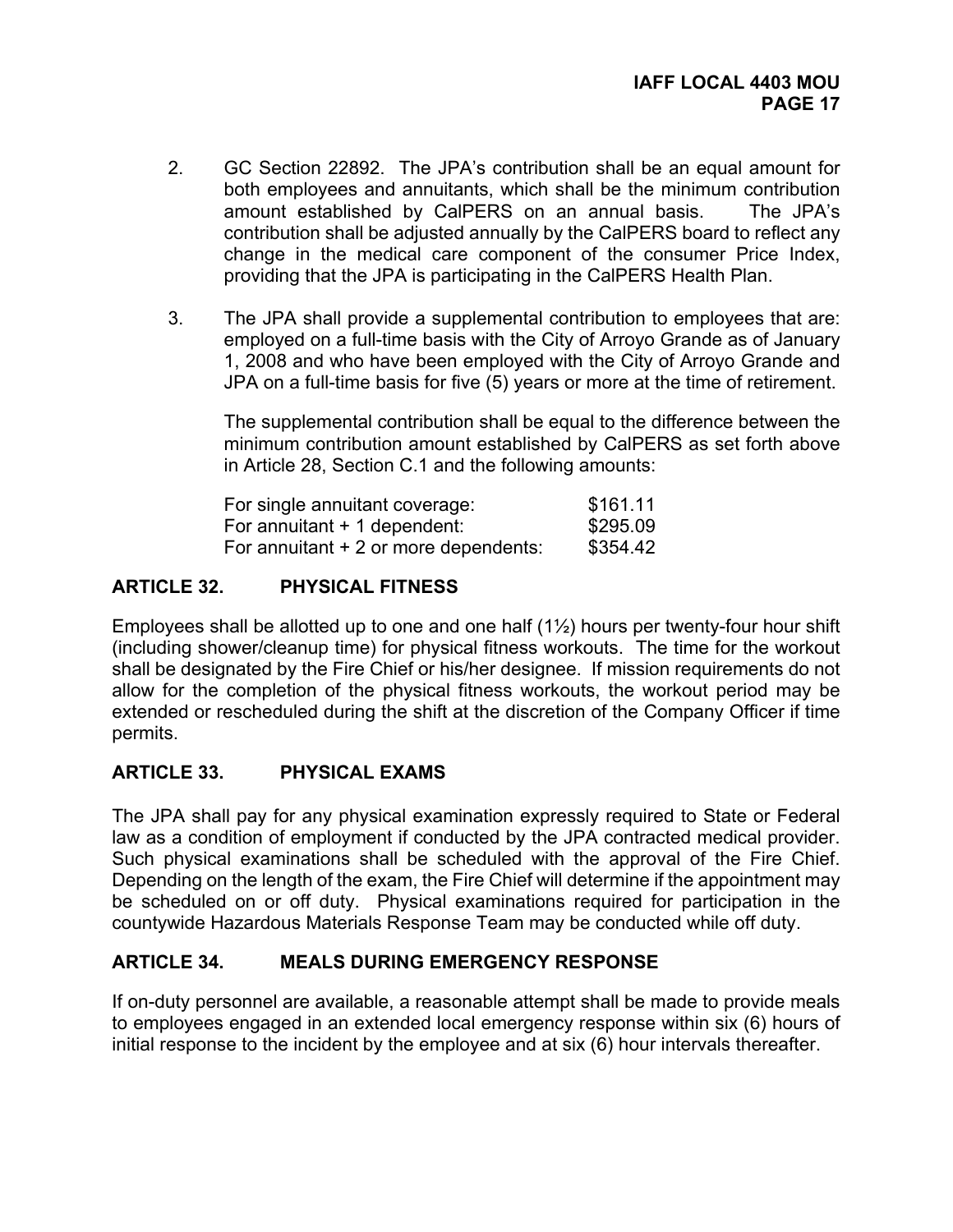# **ARTICLE 35. EDUCATION**

A. Definition

For training or certification which is required by job specifications, legal mandates, and/or which is required by the JPA, the JPA will provide for such training and/or certification, including paid JPA time to attend the training and to pay for costs associated with the training, provided that funds for such training are included in the current JPA budget.

This section does not apply to training courses and/or certifications required for advancement/promotion to a new position.

B. For training or certification in support of JPA identified programs and authorized by the Fire Chief, the JPA will provide for such training and/or certification, including providing JPA time to attend the training and to pay for costs associated with attending the training, provided that the program for which the training and/or certification is related remains in operation and that funds for such training are included in the current JPA Budget.

#### **ARTICLE 36. PAYCHECKS**

The JPA will pay regular checks on a biweekly basis. The paychecks will be provided to the Fire Department for distribution to employees by 3:00 p.m. the day prior to the designated payday unless technical difficulties occur which are beyond the control of the JPA. In any event, paychecks will be provided no later than 5:00 p.m. on the JPA's designated payday. However, no check may be deposited into a financial institution to be recorded by the issuing bank prior to the date of the designated payday. If an error occurs in the amount of the paycheck over two hundred and fifty dollars (\$250.00), upon request by the employee, a corrected check shall be issued to the employee within three (3) business days.

# **ARTICLE 37. PAYROLL DEDUCTIONS**

Requests for changes in and cancellation of Group dues shall be promptly processed by the Group and put into effect by the JPA at the employee's request. Deductions for dues shall be made twice monthly by the JPA. Requests for deductions shall be made on JPAapproved authorization cards.

Local 4403 agrees to indemnify and hold the JPA harmless from any liabilities that may arise as a result of the application of this article.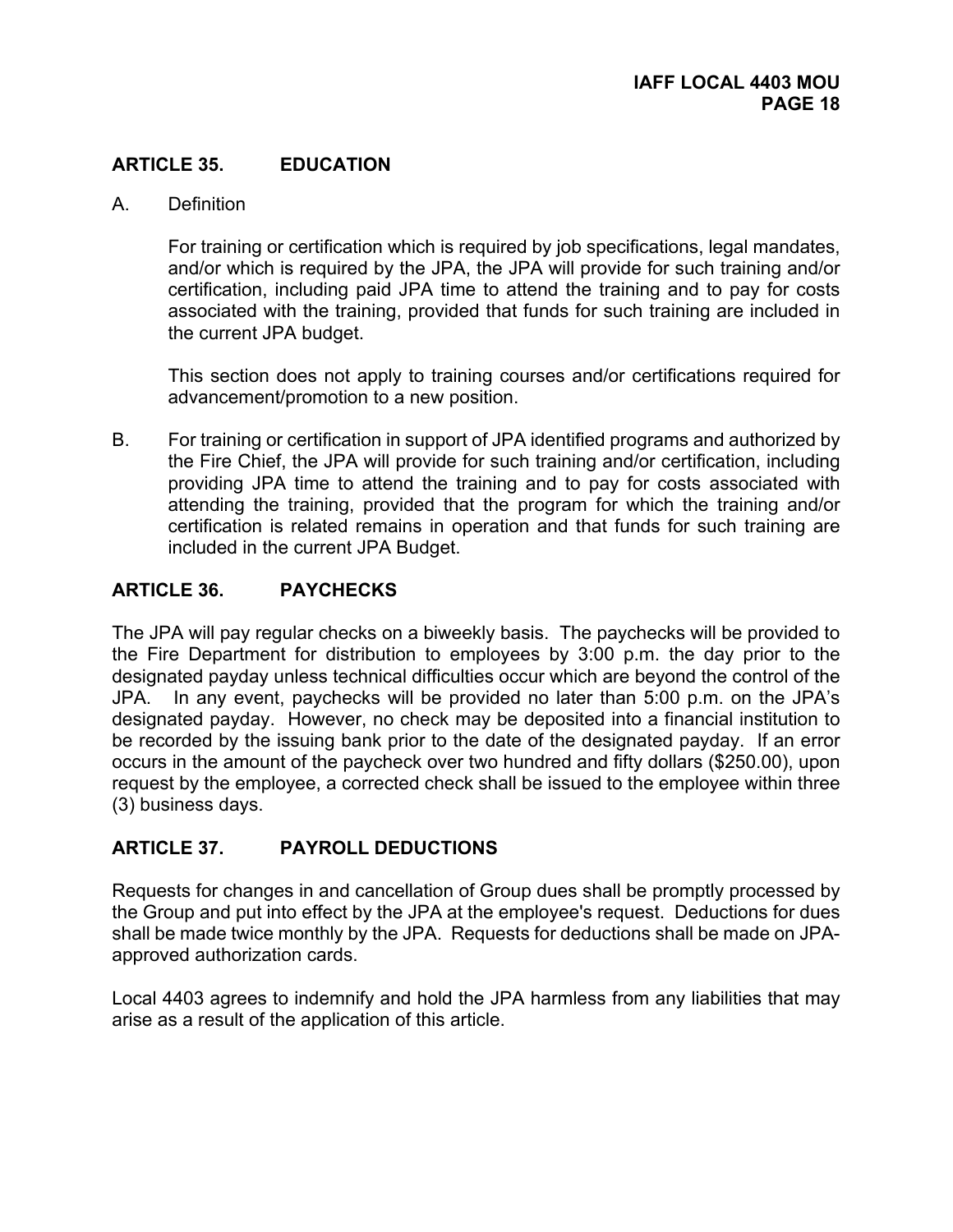# **ARTICLE 38. ANNIVERSARY DATES**

All employees of the JPA that were employees of the City of Arroyo Grande at the time of the formation of the JPA shall maintain their anniversary dates at the time of the formation of the JPA. All other employees at the time of the formation of the JPA shall have an anniversary date of the effective date of the JPA. All employees hired after the effective date of the JPA shall have an anniversary date the same as date of hire.

# **ARTICLE 39. PROBATIONARY PERIOD**

All appointments after the effective date of the JPA shall be tentative and subject to a probationary period of twelve (12) months. The Fire Chief may extend the probationary period for specified cause(s) that shall be provided in writing to an employee. All probationary employees who are being placed on an extended probationary period shall be given written notice of the extension prior to the expiration of their probationary period. In the event no such notice is given, the employee shall be considered to have successfully completed his/her probationary period. An employee who is in a position that is reclassified shall not be required to complete an additional probationary period. The probationary period shall be regarded as a part of a continuing testing process and shall be utilized for closely observing the employee's work, for securing the most effective adjustment of a new employee to his or her position, and for rejecting any probationary employee whose performance does not meet the required standards of work. The Fire Chief may release the probationary employee from JPA employment without cause at any time during the probationary period.

#### **ARTICLE 40. PROMOTION**

Transfer of an employee to a higher range shall result in an increase in salary. The employee's salary shall be placed on the salary step of the new range which would result in at least a five percent (5%) increase in salary compared to the employee's existing salary. All current employees shall be given consideration for a position opening that will be filled by promotion if they meet the minimum requirements for the position on the date the announcement closes. In the event the promoted party is removed during the probationary period from the position to which promoted, the employee shall not be considered demoted but shall be returned to the range from which promoted if their former position is still available. An employee's annual performance evaluation and potential for merit increase will coincide with their promotional date and annually thereafter. A promoted employee shall retain his or her anniversary date held prior to promotion.

# **ARTICLE 41. POSITION CLASSIFICATION**

Classification Changes: During the course of this M.O.U., the JPA and the Union shall notify the employee concerned in case of contemplated change in job content as contained in the classification descriptions that were in effect at the beginning of the agreement.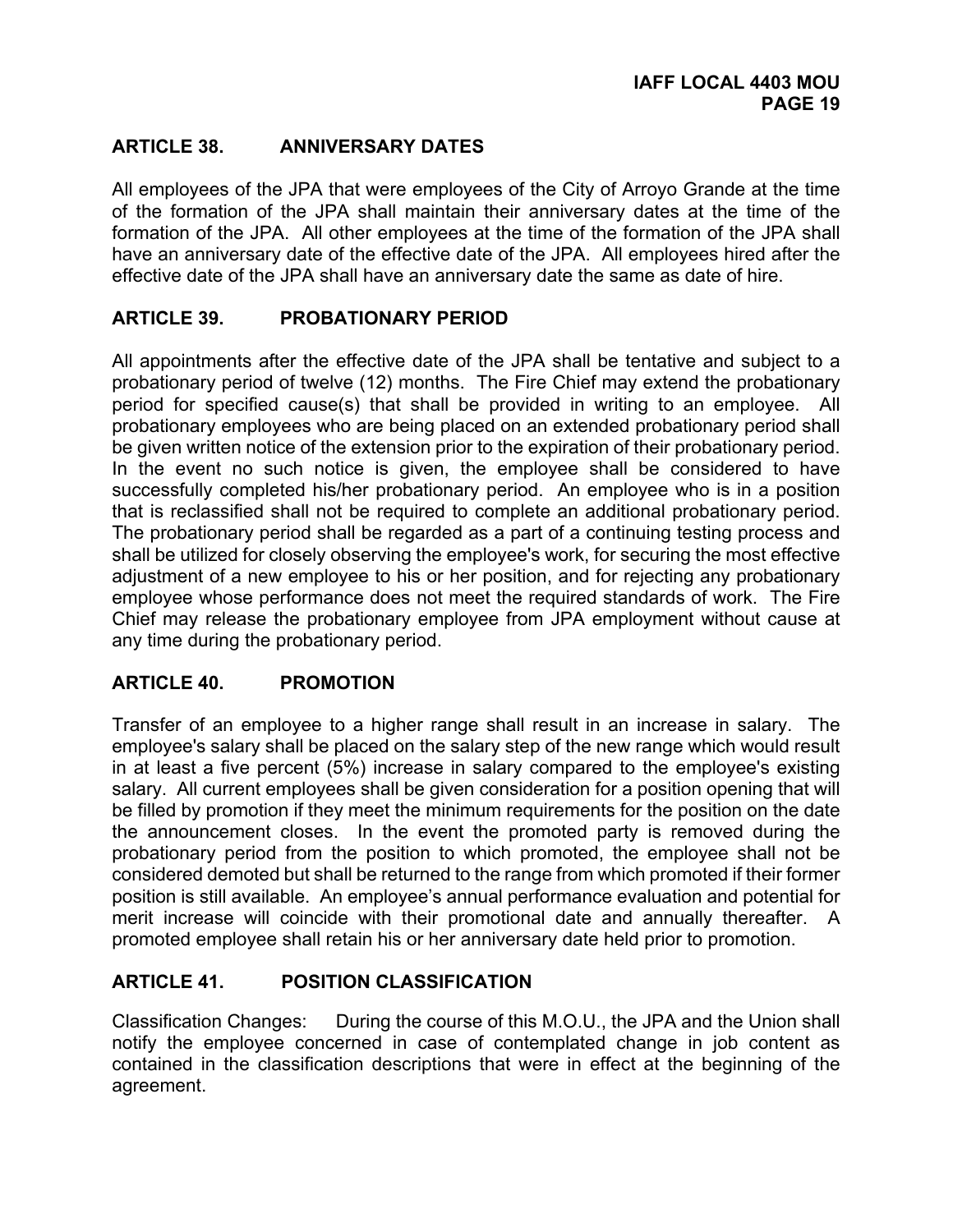Working Out of Classification: The term "working out of classification" is defined as a Management-authorized, full-time assignment to a budgeted position on a temporary basis, wherein an individual holding a classification within a lower compensation range performs all significant duties. Pay for working out of classification shall be as follows:

- A. Employees appointed to unfilled positions on an "out of classification" basis will receive acting pay within the range of the higher classification beginning the first day of the assignment
- B. Employees appointed to a position for vacation, sick leave, or other leave of absence coverage will receive acting pay within the range of the higher classification beginning after three (3) consecutive workdays (72 hours) of assignment in the acting position.

 Such acting pay shall be a minimum of five percent (5%) over the employee's current salary.

"Out of classification" provisions do not apply to work assignments performed in connection with specific predetermined apprenticeship or training programs or declared conditions of emergency and/or disaster.

# **ARTICLE 42. TRANSFERS**

Transfer of an employee to a position within the employee's current range shall not affect the employee's salary range. Transfer of an employee to a position within a higher range shall be considered a promotion. Transfer of an employee to a lower range shall be considered a demotion.

# **ARTICLE 43. TEMPORARY POSITIONS**

The Fire Chief may temporarily promote an employee only after entering into a written agreement of the terms of such temporary promotion with the employee.

# **ARTICLE 44. RESIGNATION**

An employee wishing to leave his/her employment with the JPA in good standing shall file with his/her supervisor a written resignation stating the effective date of his/her resignation.The resigning individual shall file such written resignation at least two (2) weeks in advance of the effective termination date, if possible.

#### **ARTICLE 45. DEMOTION**

Transfer of an employee to a lower class shall result in reduction of salary unless approved otherwise by the Fire Chief. The employee's salary shall be placed in the identical step in the lower class that the employee enjoyed in the class from which demotion was made.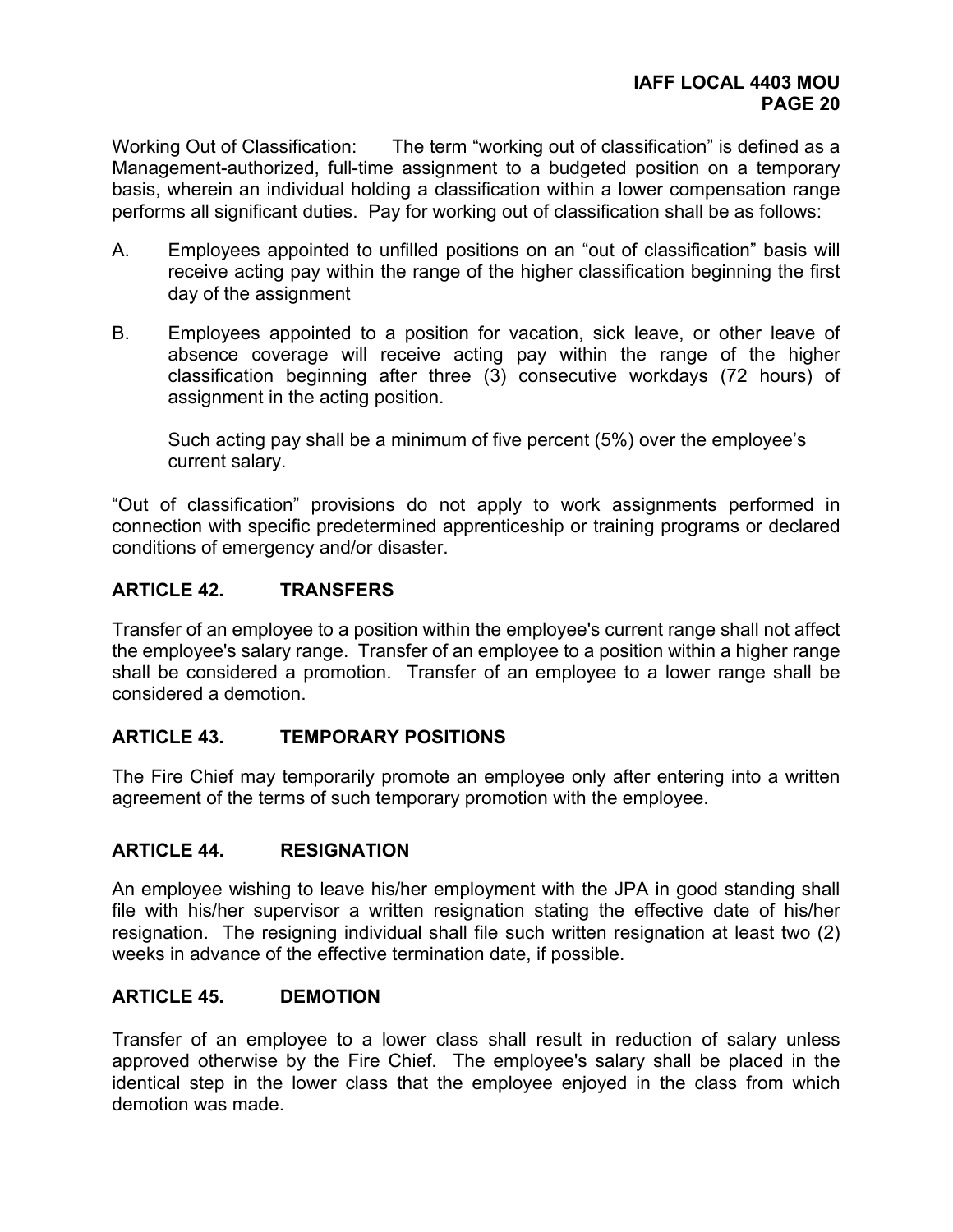Demotion can be made for cause, which shall be provided to the employee in writing by the Fire Chief prior to any action taking place. Demotion for disciplinary reasons may be appealed through the grievance procedure by the demoted employee. Demotion for other reasons is not appealable.

### **ARTICLE 46. LAYOFFS AND DISPLACEMENT**

The JPA shall determine when lay-offs are to occur. The Fire Chief shall be responsible for the implementation of a lay-off order of the JPA in accordance with the procedures outlined below:

- A. After determining a lay-off is needed within the Union, the order of lay-offs shall be as follows:
	- 1. Probationary employees (promotional probation excluded), in the order to be determined by the appointing authority;
	- 2. For regular full-time employees within the Union, lay-offs shall be governed by seniority and job performance. Seniority is defined by Article 14.

A regular employee being laid-off shall be the employee with the least seniority and who is in the lowest job performance category defined by their two most recent performance evaluations. Employees in Category 1 with the lowest seniority will be laid-off first, followed by employees in Category 2, then Category 3, and finally Category 4. Should two employees with the same seniority date have the same scoring on their two most recent performance evaluations, then the third most recent evaluation overall rating shall be used.

Job performance categories shall be defined as follows.

Category 1:

Performance that is unsatisfactory, below standard, needs improvement, unacceptable or does not meet minimum standards.

Performance defined by this category is evidenced by an employee's two most recent performance evaluations with an overall rating that falls within the lowest two categories of the performance appraisal report.

Category 2:

Performance that is average, competent, or meets performance standards.

Performance defined by this category is evidenced by an employee's two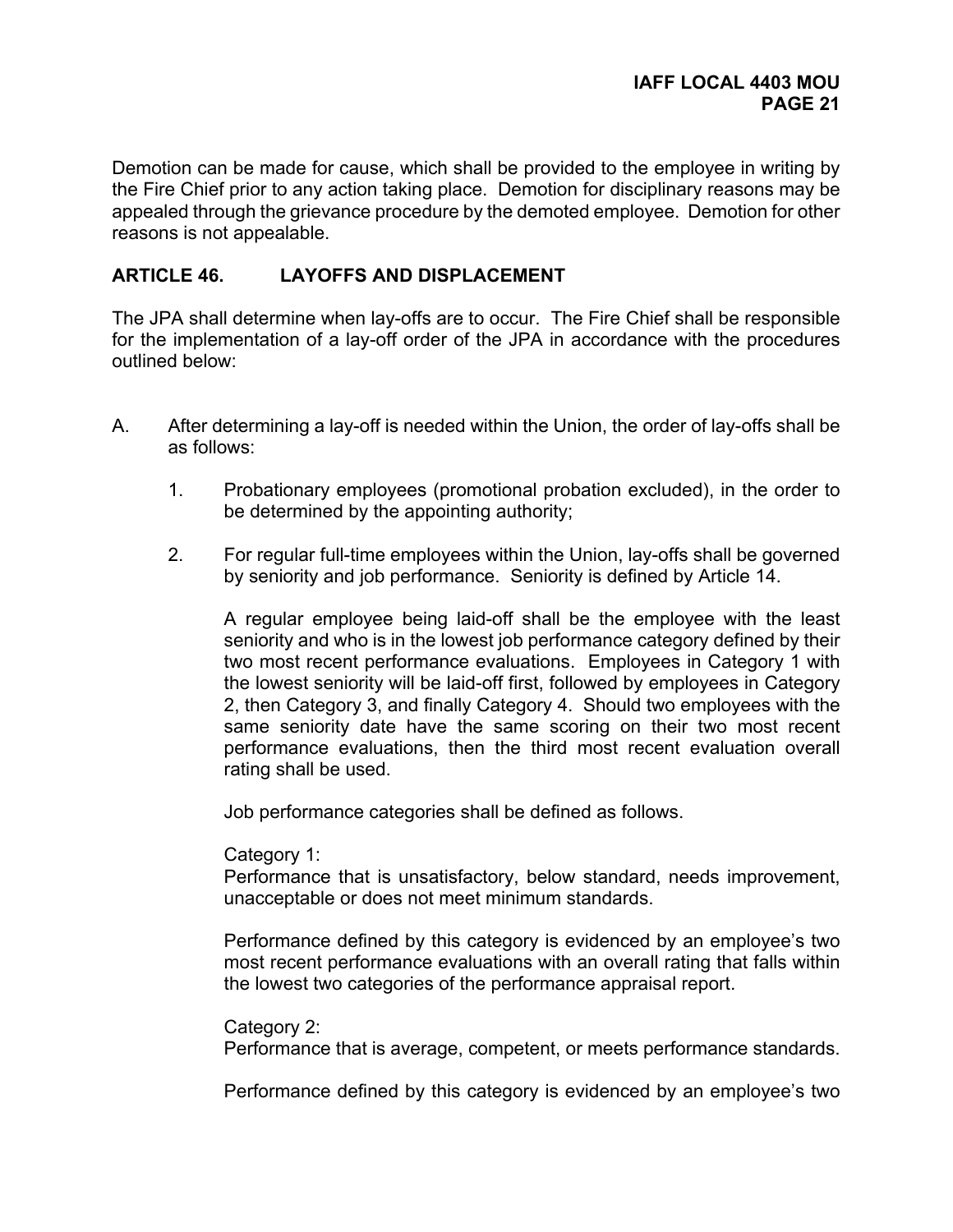most recent performance evaluations with an overall rating that falls within the middle performance category of the performance appraisal report.

Category 3:

Performance that is above average or exceeds performance standards or expectations.

Performance defined by this category is evidenced by an employee's two most recent performance evaluations with an overall rating that falls within the second highest performance category of the performance appraisal report.

Category 4: Performance that is outstanding or superior.

Performance defined by this category is evidenced by an employee's two most recent performance evaluations with an overall rating that falls within the top performance category of the performance appraisal report.

#### B. Recall List

 Names of employees laid-off shall be placed on a recall list for a period of two years. Laid-off employees will be recalled in reverse order of lay-off only once before being removed from the list for the job they held before being laid-off. Recall lists shall be used for filling those classes requiring substantially the same minimum qualifications, duties and responsibilities of the class from which the lay-off was made.

C. Appointment of Laid-Off Employees to Vacant Class

 The Fire Chief, in agreement with the employee, may appoint an employee who is to be laid-off to a vacancy in a class for which he or she is qualified. He/she will still remain on the recall list for the job from which he/she was laid-off.

- D. Employee Reassignments (bump back procedure)
	- 1. Employees who have been promoted during their service with the JPA and previous departments may bump back in their career series to a position they formerly held, if there is an employee in the lower classification with less seniority than the employee who wants to bump back. The intent is to have the last person hired be the first person to be laid-off.
	- 2. Reassignment rights may be exercised only once in connection with any one lay-off, and shall be exercised within twenty (20) calendar days from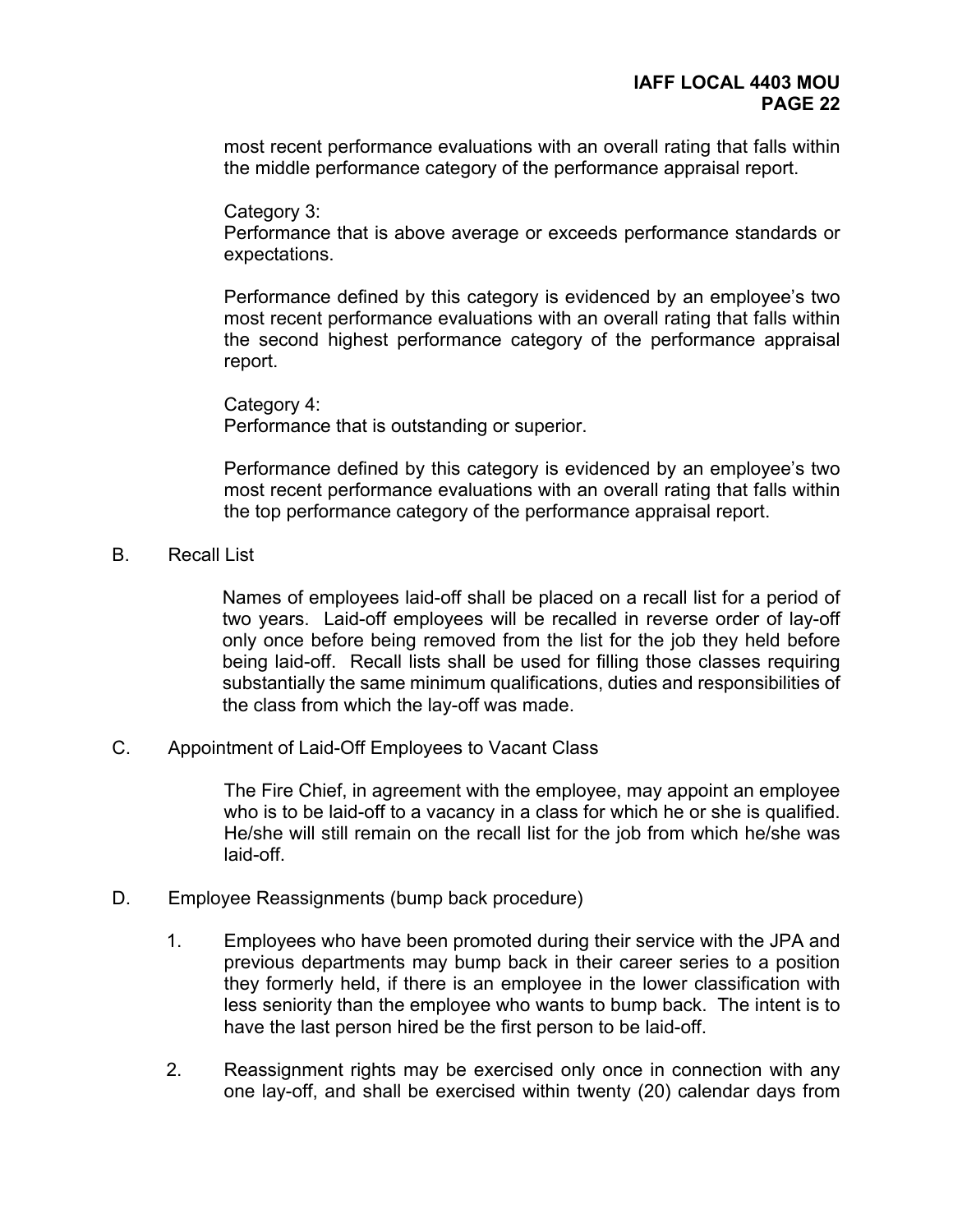the date of the notice of the lay-off, by written notice from the employee.

- 3. The bumping right shall be considered exercised by the displacement of another employee with lesser total seniority or by the acceptance of a vacant position in the class with the same or lower salary.
- 4. Employees who bump back will be placed on the salary range for the position they bumped back to at the step closest to their salary in the position they vacated.
- 5. Employees who are reassigned (bump back) are to be placed on a recall list for the position they have vacated.
- 6. Employees on lay-off shall be recalled in the inverse order of lay-off, provided no intervening factors have occurred which essentially change the ability of the employee to perform the offered employment.
- E. The JPA will notify recognized employee organizations of the effective date of any reduction in force concurrent with the notice to the affected employee(s) pursuant to F, below.
- F. Notice of Lay-off to Employees
	- 1. An employee to be laid-off shall be notified in writing of the impending action at least sixty (60) calendar days in advance of the effective date of the layoff. The notice shall include the following information.
		- a. Reason for lay-off.
		- b. Effective date of lay-off.
		- c. Employee rights as provided in these rules.
	- 2. Local 4403 shall receive concurrent notice and shall be granted an opportunity to meet and consult with the JPA to discuss proposed alternatives to a reduction in force.
- G. Removal of Names from Recall Lists
	- 1. The Fire Chief may remove an employee's name from a recall list if any of the following occur:
		- a. The individual indicates that he/she will be unable to return to employment with the JPA during the life of the list; or
		- b. The individual cannot be reached after reasonable efforts have been made to do so. The JPA shall utilize certified mail when contacting individuals; or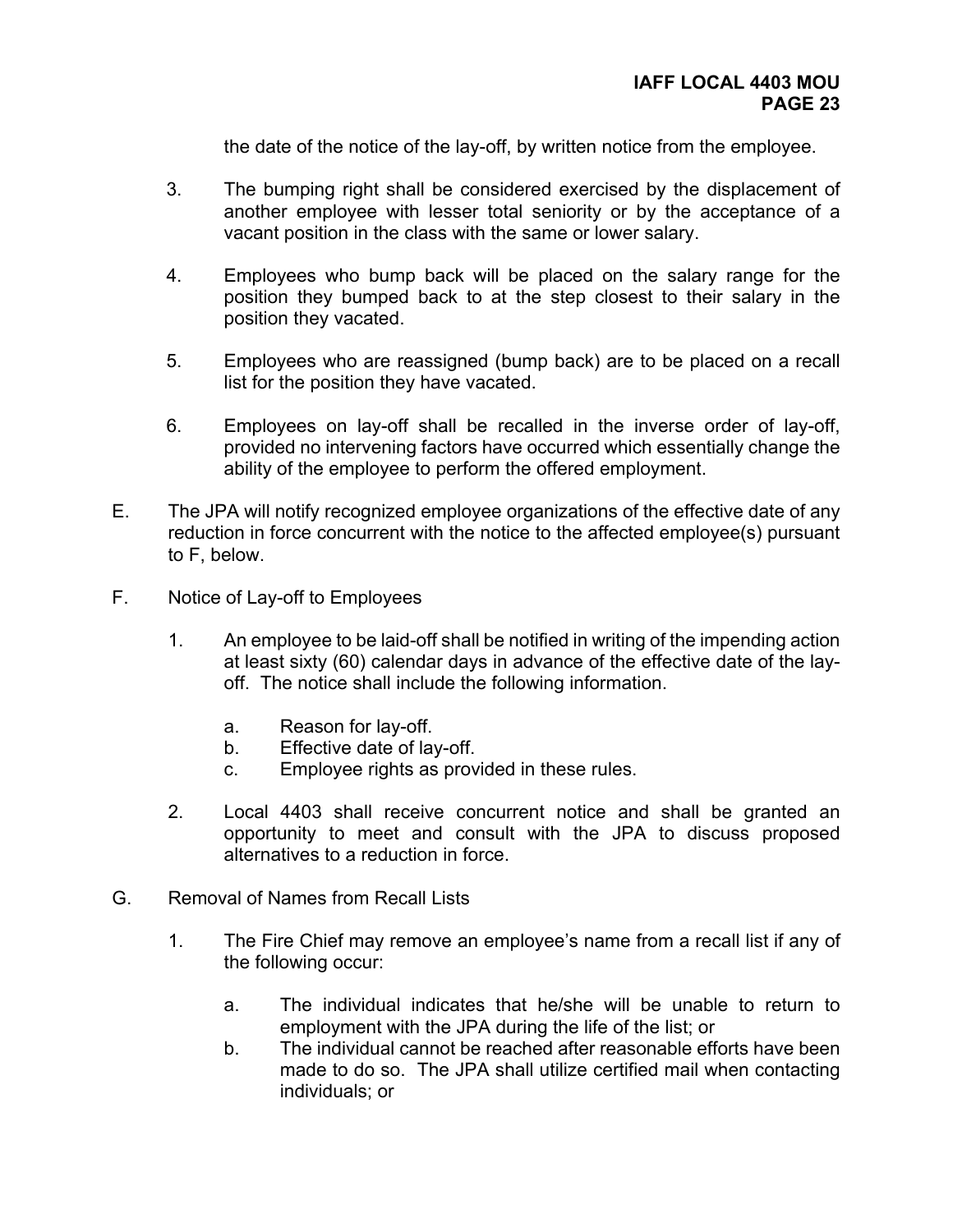- c. The individual refuses one recall offer at his/her previous job. Individuals shall have ten (10) calendar days to respond to the offer of recall and an additional thirty (30) calendar days to return to work.
- H. Employee Rights and Responsibilities
	- 1. In addition to others identified herein, employees affected by these procedures shall have the following rights:
		- a. An employee who has been laid-off shall be paid in full for his/her unused accrued vacation leave and compensatory time on their final paycheck.
		- b. When an individual is recalled, he/she shall be entitled to:
			- (1) Retain his/her seniority date and anniversary date less the amount of time of the lay-off.
			- (2) Accrue vacation leave at the same rate at which it was accrued at the time of the lay-off.
			- (3) Have any unused sick leave reinstated.
			- (4) The same retirement formula prior to lay-off, assuming that the employee has not withdrawn his/her PERS funds. If an employee has withdrawn funds, he/she will be reinstated to the retirement formula which is currently in effect for all newly hired employees unless the employee notifies PERS prior to being reinstated that he/she wishes to redeposit the withdrawn funds and PERS allows the employee to be reinstated at the previous retirement formula.
	- 2. An individual recalled into the job from which he/she was laid-off shall be assigned to the same salary range and step he/she held at the time of the lay-off. An individual recalled into a job classification other than the classification from which he/she was laid-off shall be assigned to the salary range of the new classification at the amount closest to the salary he/she earned at the time of the lay-off.
	- 3. If an employee bumps back to a lower job classification in lieu of a lay-off, he/she will not be considered laid-off. He/she will, however, be placed on a recall list for the higher job classification held prior to bumping back.
	- 4. A probationary employee who is recalled shall be responsible for completing his/her probationary time commitment.
	- 5. An individual who is recalled shall complete, upon return to the job, the same work time he/she would have had to work at the time of the lay-off to attain a higher vacation leave accrual rate or to become eligible for a salary step increase.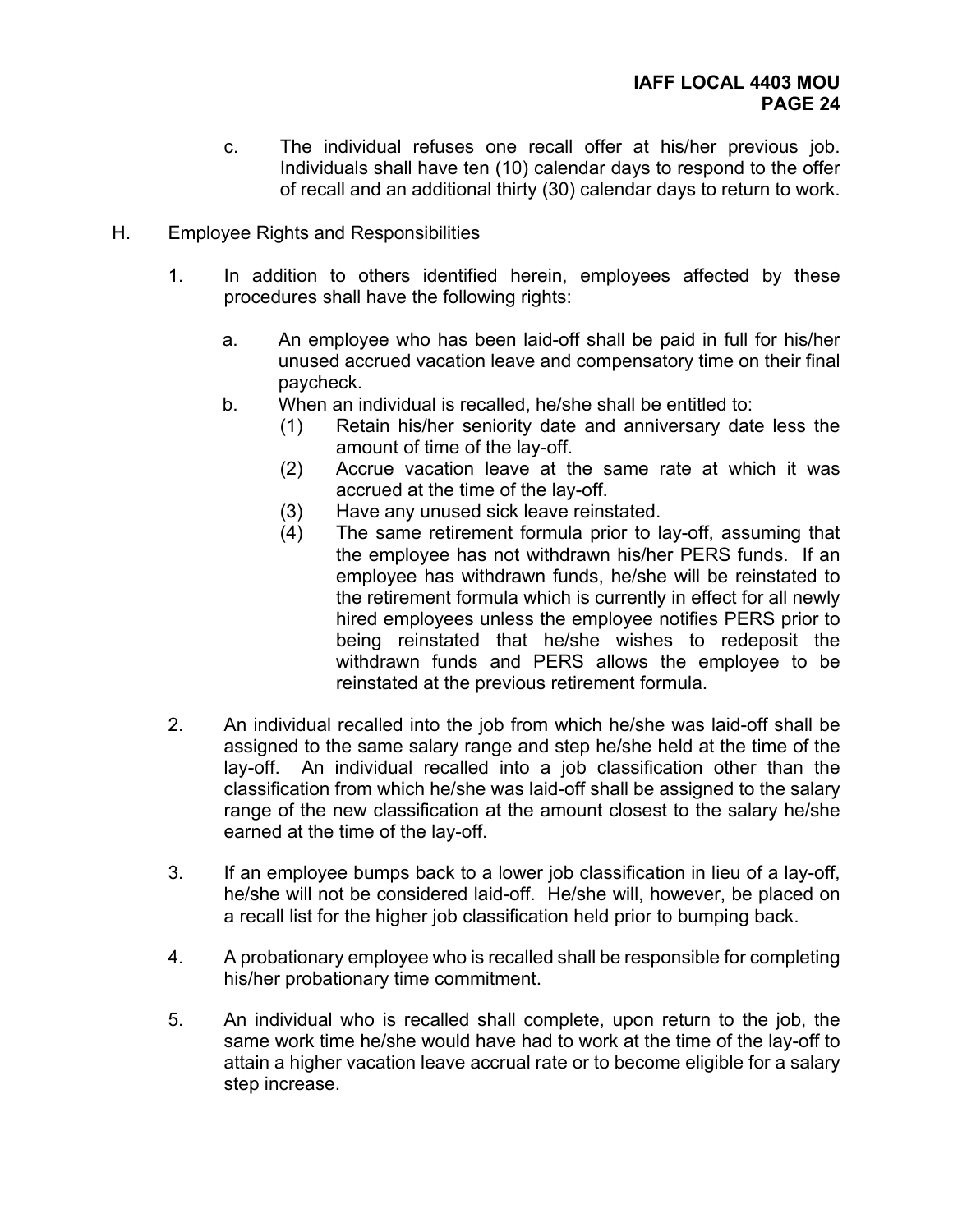6. The intent of the lay-off policy is to have the last hired the first laid-off.

# **ARTICLE 47. USE OF PRIVATE VEHICLE / MILEAGE RATE**

No worker shall be required as a condition of obtaining or continuing JPA employment, to possess or provide a private vehicle for use in connection with his/her JPA employment. The JPA shall reimburse employees at the rate established by the JPA for use of personal vehicles when such employees agree to such use upon stated request of the JPA. Transportation to and from work shall not be reimbursed.

#### **ARTICLE 48. PERSONNEL FILES**

An employee or his/her designee may inspect his/her personnel file and obtain copies of any and all items in that file at the employee expense. A copy of all materials placed in an employee's personnel file shall be provided to the employee upon the employee's request.

No adverse comment may be entered into a personnel file without the employee having first read and signed the instrument. If, after reading the instrument the employee refuses to sign it, that fact shall be noted on that document, and signed or initialed by the employee. He/she then has thirty (30) calendar days to prepare a written response to any adverse comment entered into his/her file. The written response shall be attached to, and shall accompany, the adverse comment.

If an employee believes there is material in his/her file that is mistaken or unlawful, he/she may submit a request to correct or delete the disputed material. The agency then has thirty (30) calendar days to respond to the request.

#### **ARTICLE 49. POSITION VACANCIES**

Should the JPA determine that a vacancy would not be filled; such determination shall be made within one hundred and twenty (120) working days of the date upon which the worker vacated the position. Upon said determination the JPA will notify the workers in the affected department.

#### **ARTICLE 50. OUTSIDE EMPLOYMENT**

No full-time employee shall engage in outside employment or an enterprise that the Fire Chief may find unsuitable and in conflict with their municipal duties or responsibilities or that lessens their effectiveness as a JPA employee.

# **ARTICLE 51. MANAGEMENT RIGHTS**

The JPA retains all its exclusive rights and authority under State law and JPA ordinances and expressly and exclusively retains its management rights, which include but are not limited to: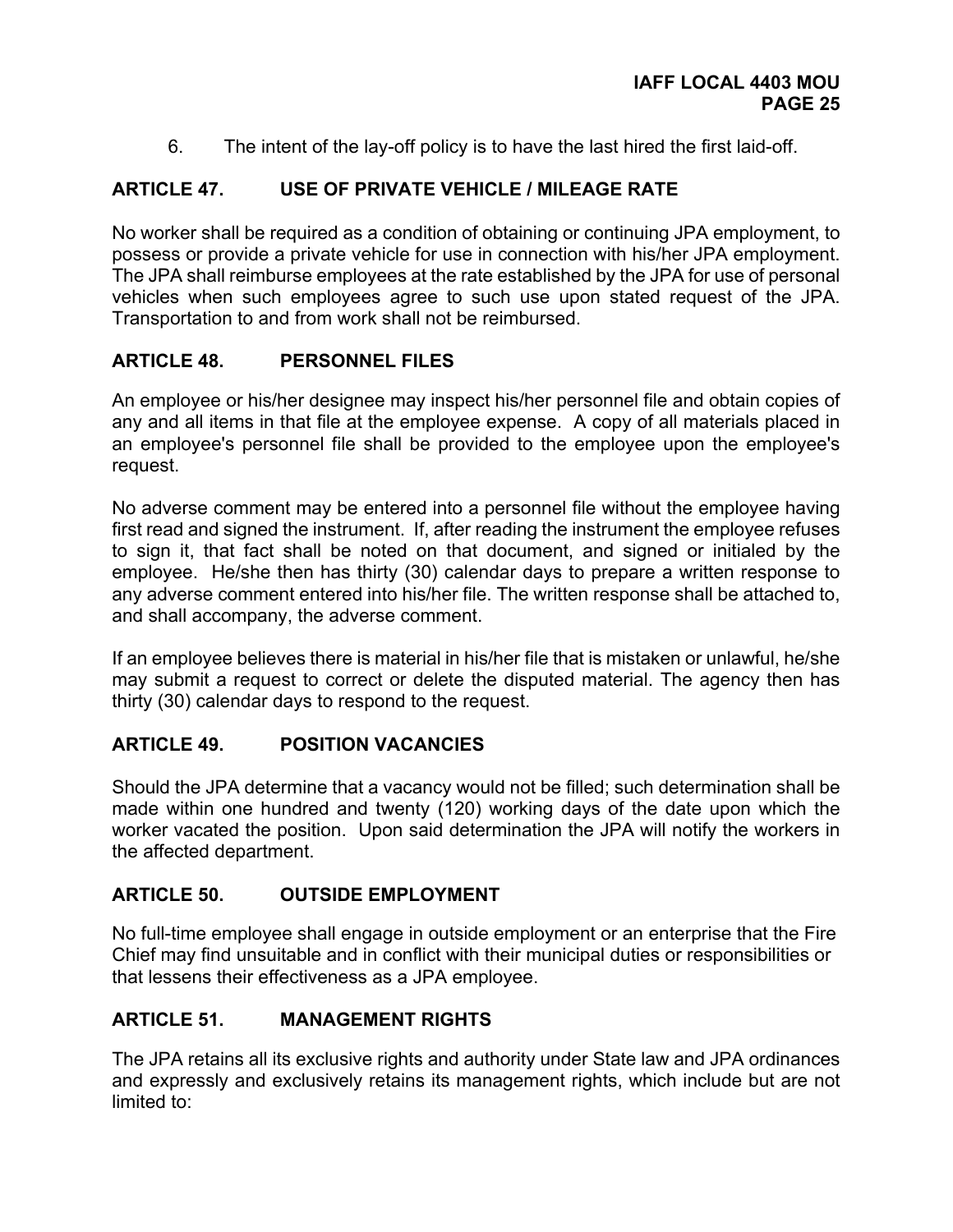- A. the exclusive right to determine the mission of its constituent departments, commissions, boards;
- B. set standards and levels of services;
- C. determine the procedures and standards of selection for employment and promotions;
- D. direct its employees;
- E. determine the methods and means to relieve its employees from duty because of lack of work or other lawful reasons;
- F. maintain the efficiency of governmental operations;
- G. determine the methods, means, and numbers and kinds of persons by which government operations are to be conducted;
- H. determine methods of financing;
- I. determine style and/or types of JPA-issued equipment to be used;
- J. determine and/or change the facilities, methods, technology, means, organizational structure and composition of the work force, and allocate and assign work by which the JPA operations are to be conducted;
- K. determine and/or change the number of locations, relocations, and types of operations, processes, and materials to be used in carrying out all JPA functions, including, but not limited to, the right to contract for or subcontract any work, labor, services, or operations of the JPA;
- L. assign work and schedule employees in accordance with requirements as determined by the Authority. The Fire Chief, or the Fire Chief's designee with the prior approval of the Fire Chief, has the right to establish and change work schedules, station assignments and shift assignments upon reasonable notice. Reasonable notice for purpose of this section will be no less than 14 days before an employee is scheduled to fill a station or shift assignment;
- M. establish and modify productivity and performance programs and standards;
- N. discharge, suspend, demote, reprimand, withhold salary increases and benefits, or otherwise discipline employees in accordance with applicable law.

Local 4403 recognizes that the JPA has, and will continue to retain whether exercised or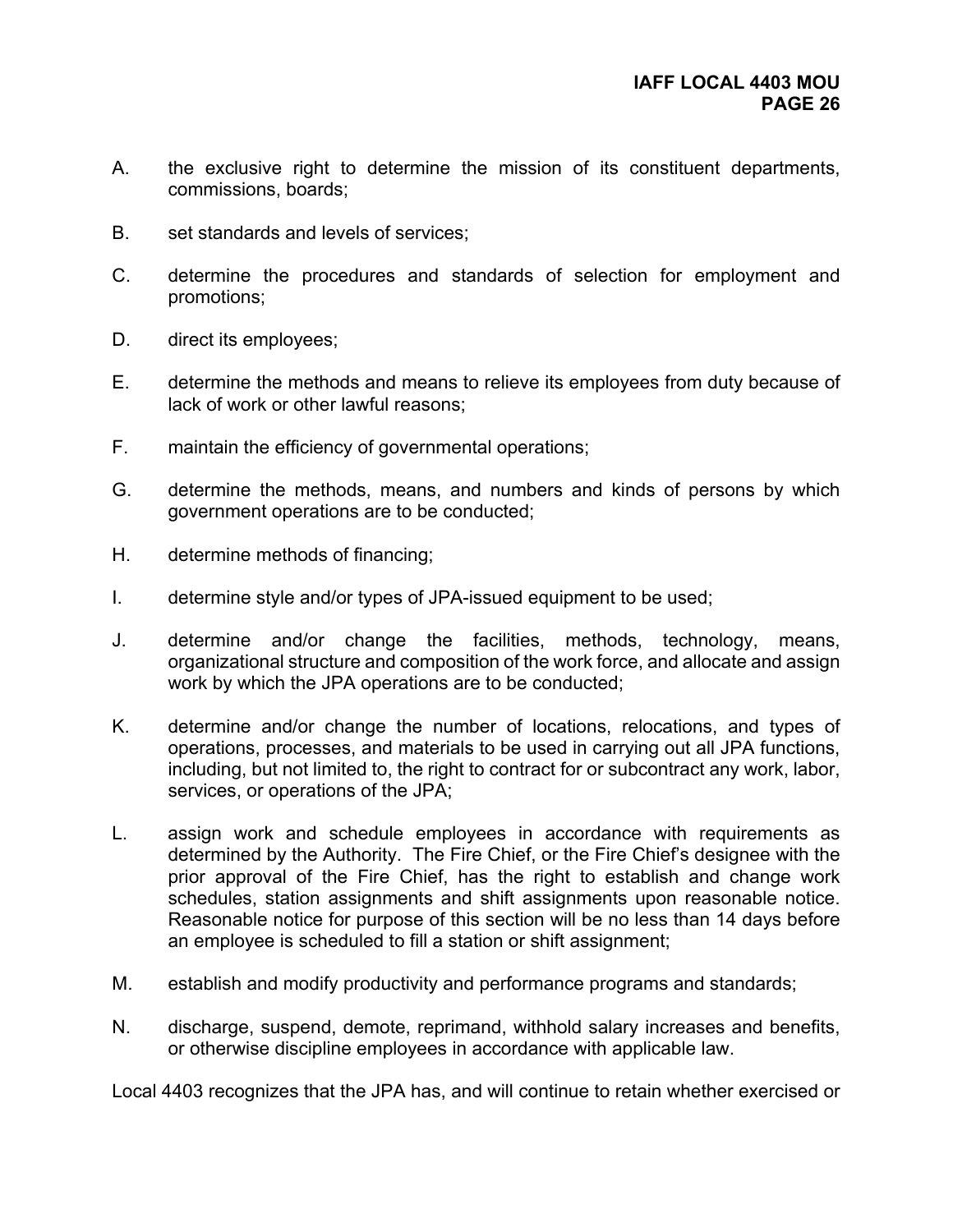#### **IAFF LOCAL 4403 MOU PAGE 27**

not, the unilateral and exclusive right to operate, administer, and manage its municipal services and work force performing those services in all respects, subject to this Memorandum of Understanding; provided, however, that the exercise of such rights does not preclude employees or their representatives from conferring or raising grievance about the practical consequences that decisions on these matters may have on wages, hours, and other terms and conditions of employment. Nothing in this Management Rights clause modifies the scope of representation defined on the Meyers-Milias-Brown Act.

# **ARTICLE 52. GRIEVANCE PROCEDURE**

Purpose:

- A. This grievance procedure shall be the exclusive process to resolve grievances as the term is defined herein below:
- B. The purposes of this procedure are:
	- 1. To resolve grievances informally at the lowest level; and
	- 2. To provide an orderly procedure for reviewing and resolving grievances promptly.

Definitions:

- A. Grievance means "a complaint by an employee concerning the interpretation or application of the provisions of this M.O.U. or of rules or regulations governing personnel practices or conditions, which complaint has not been resolved satisfactorily in an informal manner between the employee and his/her immediate supervisor."
- B. As used in this procedure, the term "immediate supervisor" means the individual so designated by the Fire Chief who assigns, reviews, and directs the work of an employee at the first level.

#### Time Limits:

Each party involved in a grievance shall act quickly so that the grievance may be resolved promptly. Every effort should be made to complete action within the time limits contained in the grievance procedure; however, with the written consent of all parties, the time limitation for any step may be extended.

#### STEP 1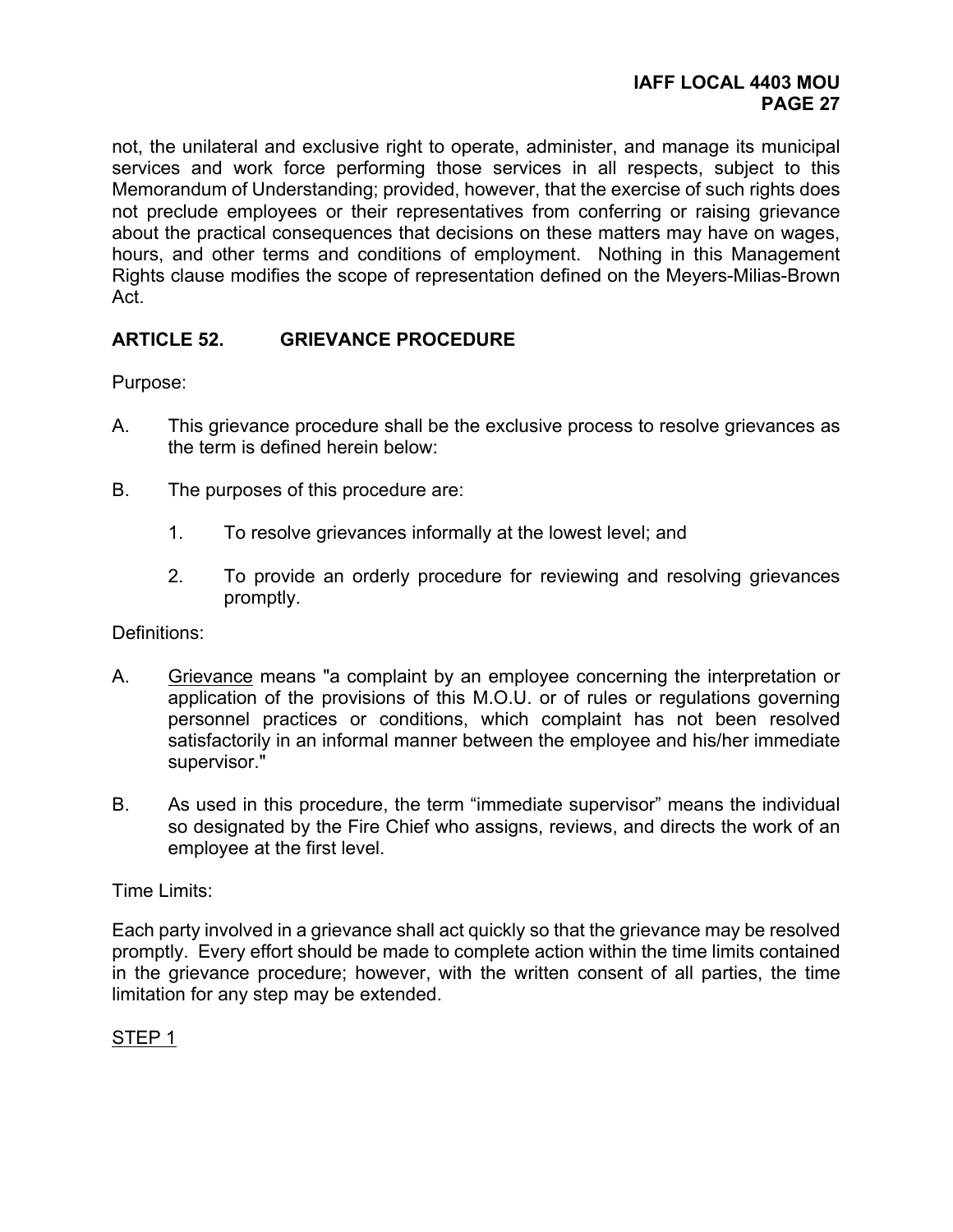The grievance initially shall be personally discussed between the employee and his/her immediate supervisor. Within ten (10) calendar days of the meeting, the immediate supervisor shall give his/her decision or response.

#### STEP 2

- A. If the grievance is not informally resolved to the satisfaction of the grievant in Step 1, a formal grievance may be initiated. A formal grievance must be initiated no later than:
	- 1. Thirty (30) calendar days after the event of circumstances occasioning the grievance; or
	- 2. Within ten (10) calendar days of the Step 1 decision rendered in the informal grievance procedure, whichever is later.
- B. However, if the Step 1 informal grievance procedure is not initiated within the period specified in subsection (1) above, the period in which to bring the grievance shall not be extended by subsection (2) above.
- C. A Step 2 grievance shall be initiated in writing on a form prescribed by the JPA and shall be filed with the person designated by the Fire Chief as the first level of appeal. The employee may be represented by a representative of his/her choice.
- D. The grievant shall cite the specific provision(s) of the then currently effective Memorandum of Understanding, ordinance, resolution, practice, procedure, or written rule claimed to have been violated, set forth the facts that purportedly constitute such violation, and the specific remedy sought.
- E. Within ten (10) calendar days after the initiation of the Step 2 grievance, the first level of appeal person shall investigate the grievance and give his/her decision in writing to the grievant.

#### STEP 3

- A. If the grievant is not satisfied with the decision rendered pursuant to Step 2, he/she may appeal the decision within ten (10) calendar days to the Fire Chief or his/her designated representative. The employee may be represented by a representative of his/her choice.
- B. The Fire Chief or his designated representative shall respond in writing within ten (10) calendar days of receipt of the grievance to the grievant. If the Fire Chief or his/her designated representative determines it is desirable, he/she shall hold a conference(s) or otherwise investigate the matter.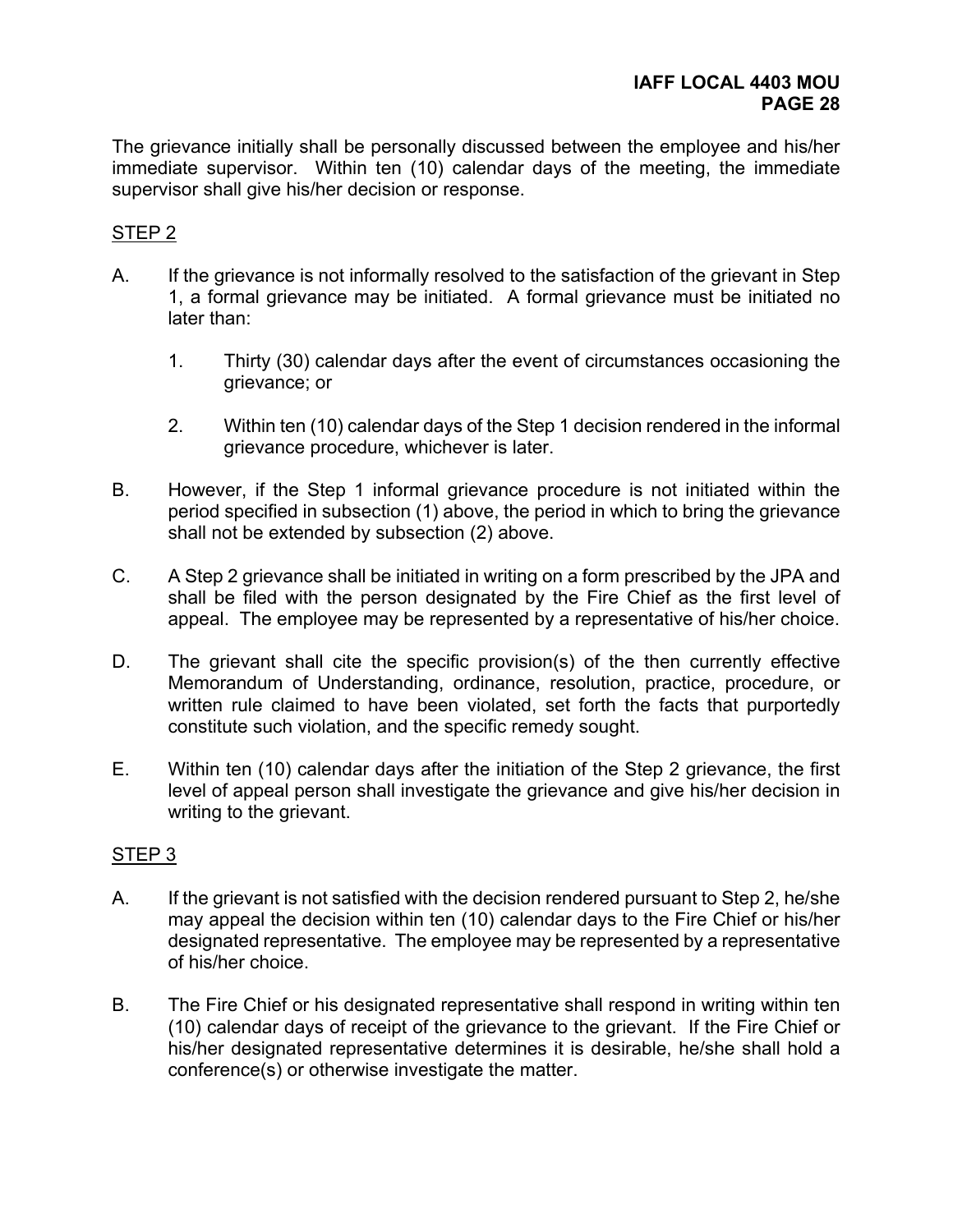# STEP 4

- A. If the grievant is not satisfied with the decision rendered pursuant to Step 3, he/she may, within ten (10) calendar days of receipt of the decision, invoke the right to have the grievance resolved through mediation utilizing the California State Mediation and Conciliation Service.
- B. Local 4403 representatives and the Fire Chief, or his/her representative, shall meet to select a qualified, impartial mediator from the list of five potential hearing officers provided by the State Mediation and Conciliation Service. Each party shall alternately strike one name from the list until one name remains.
- C. The mediation shall be convened as soon as is possible after the notice. The decision of the mediator shall be advisory to the Fire Chief.
- D. Expenses shall be borne by the party incurring the expense.

# STEP 5

A. If the original action or decision being grieved was made by the Fire Chief, and the grievant is not satisfied by the decision rendered pursuant to Step 4, he/she may appeal the decision within ten (10) calendar days of the receipt of the decision to an Appeal Board consisting of the City Managers and General Manager of the JPA member agencies. The employee may be represented by a representative of his/her choice. The Appeal Board shall render a decision and respond in writing within forty-five (45) calendar days of the receipt of the grievance. The Appeal Board shall consider the recommendation of the mediator and may hold a conference(s) or otherwise investigate the matter as it deems appropriate.

# **ARTICLE 53. UNION ACTIVITIES**

- A. Local 4403 shall provide the Fire Chief with a list of all authorized Local 4403 representatives and the list shall be kept current.
- B. An employee and/or his/her Local 4403 representative may, when and to the extent necessary, take official JPA time without loss of compensation in order to participate in the investigation and processing of a grievance, as provided for in this MOU, upon notification and approval of the immediate supervisor or his/her designee.
- C. The Fire Chief will approve one employee and/or Local 4403 representative to take official JPA time to investigate and process a grievance, when and to the extent necessary, and only if it will in no event adversely affect the operational, security, or safety requirements of the JPA. It is understood that the employee and/or Local 4403 representative shall make every reasonable effort to perform any of the above activities on off-duty time.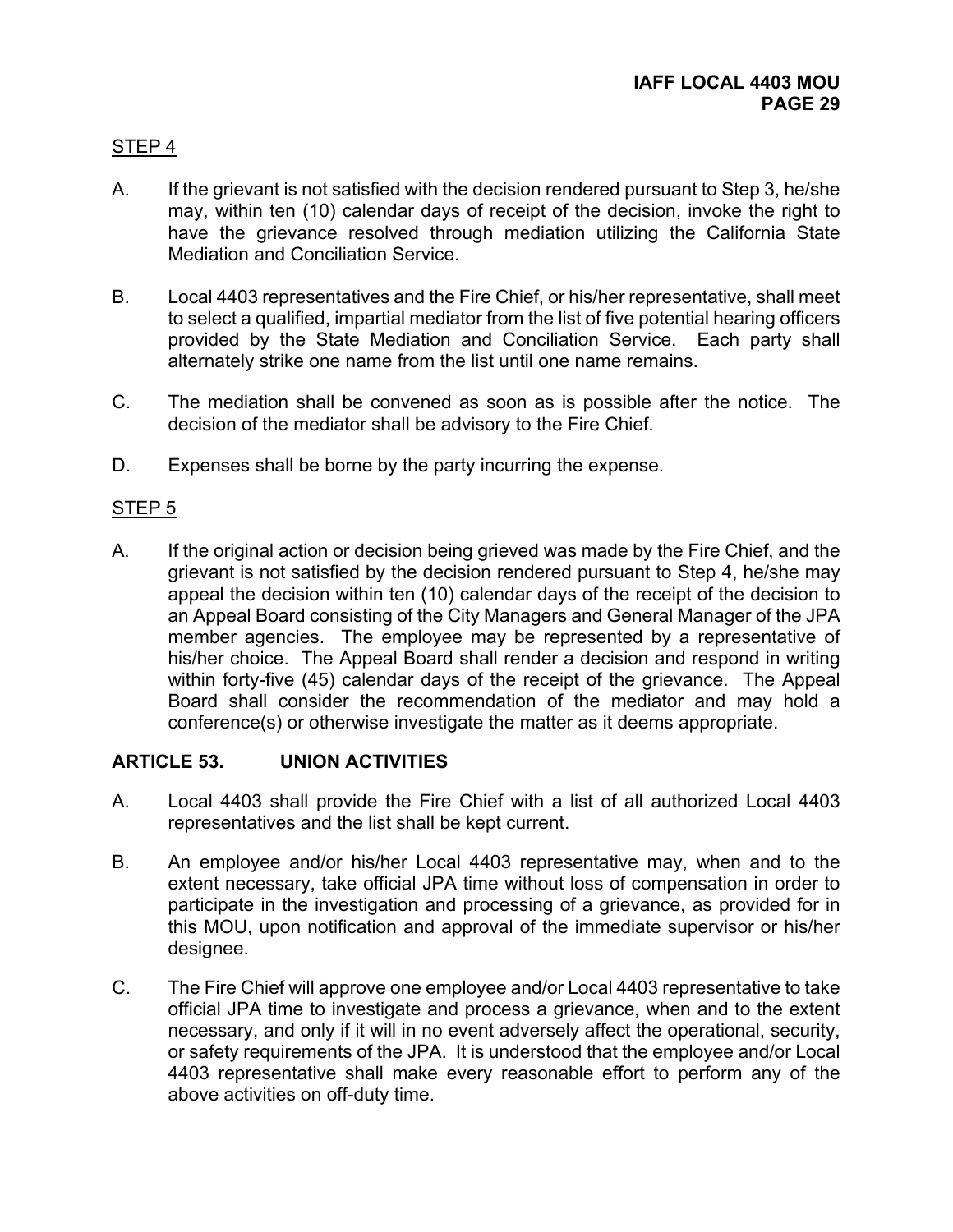D. The JPA agrees that members of the Local 4403 who are working when a union meeting is scheduled, shall be permitted to attend the meeting on JPA time, provided such hours do not interfere with completing the daily work duties. Local 4403 agrees that union meetings on JPA time shall be limited to no more than three (3) hours per month. Additional time may be granted with the approval of the Fire Chief.

Union release time regarding wages, hours, and/or working conditions, meet and confer items, negotiations, discipline, or any item initiated by the JPA will not be limited to the above mentioned three (3) hours per month.

# **ARTICLE 54. UNION ACCESS TO WORK LOCATIONS**

- A. The JPA agrees that the authorized Local 4403 representative shall be granted access to work location(s) to participate in investigation and processing of grievances per the grievance procedure of the MOU or to observe working conditions, upon approval of the Fire Chief, when to the extent necessary.
- B. Local 4403 shall provide the Fire Chief with a list of all authorized Local 4403 representatives, and the group shall keep the list current.
- C. Upon notification and approval of the Fire Chief or his/her designee, an authorized Local 4403 staff member is permitted to communicate with the employee(s) and/or Local 4403 representatives on official JPA time without said employee(s) and/or Local 4403 representatives' loss of compensation. It is not the intent of this section to allow general Association meetings on JPA time but, rather, to allow investigation and discussion of working conditions, grievances, and safety issues.
- D. It is understood that every reasonable effort shall be made to perform the above activities on off-duty time.

#### **ARTICLE 55. UNION USE OF JPA FACILITIES**

- A. Local 4403 may, with prior approval of the Fire Chief, be granted the use of JPA facilities for meetings of Group members, provided space is available. No use fee will be charges.
- B. The JPA agrees to furnish bulletin board space of reasonable size for posting of Local 4403 materials.

#### **ARTICLE 56. UNION MEET AND CONFER REPRESENTATION**

Two (2) Local 4403 representatives shall constitute the maximum on duty number of employees for meet and confer sessions with JPA representatives on JPA time during representatives working hours for the purpose of meeting and conferring in good faith without loss of pay or any benefits.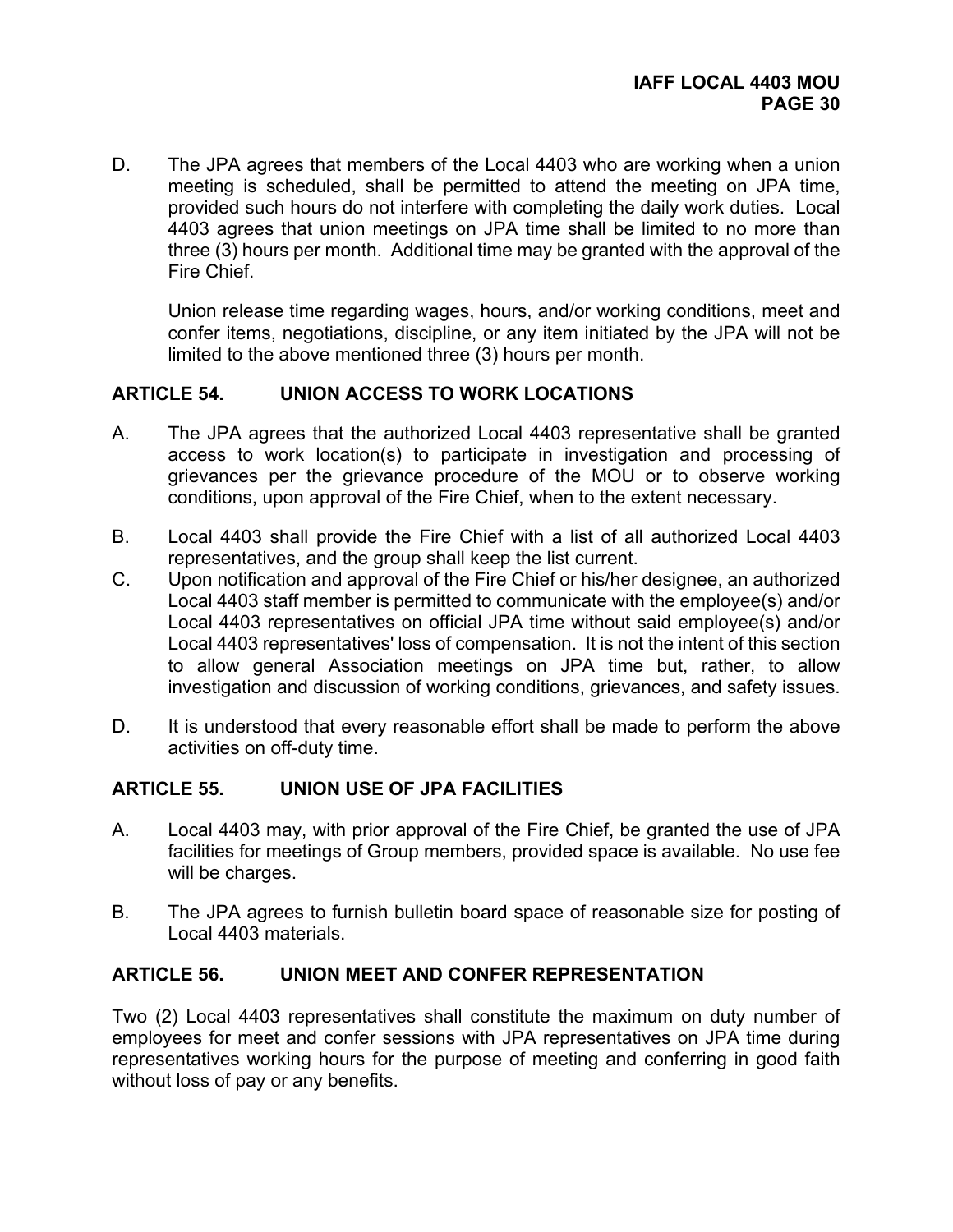# **ARTICLE 57. DISSOLUTION OF THE JPA**

If at any time, any one party or all parties choose to dissolve their association with the JPA and reestablish their own independent Fire Department, Union members that were previously employed with said party(ies) would have the first right to return to their previous employer.

### **ARTICLE 58. NO STRIKE/NO LOCKOUT**

The Group agrees that during the term of the Memorandum of Understanding, neither the Group nor the employees it represents will engage in, encourage, sanction, support, or suggest any strikes. The employer agrees that it will not lockout any of its employees during the term of this Memorandum of Understanding.

#### **ARTICLE 59. NONDISCRIMINATION**

The provisions of this Memorandum of Understanding shall be applied equally to all employees covered hereby without discrimination in accordance with state and federal law.

Employees may elect to exercise their right to join and participate in the activities of Local 4403 for the purposes of representation in all matters of their working conditions and employer-employee relations. The parties agree that there shall be no restraint, coercion, or interference with any employee with respect to or because of the employee's membership in said unit. The JPA and Local 4403 agree that each employee shall be treated equally, fairly, and with dignity and respect.

Local 4403 and the JPA agree to support the Affirmative Action Program established by the JPA and that there shall be no discrimination within their respective organizations because of race, religion, creed, color, national origin, ancestry, disability (mental and physical), medical condition, marital status, sex, age, sexual orientation, political belief, Union membership, or any other item protected by law.

Any party alleging a violation of this article shall have the burden of providing the existence of a discriminatory act or acts and/or proving that, but for such act or acts, the alleged injury or damage to the grievant would not have occurred.

Discrimination complaints based on unit membership and/or activity shall continue to be subject to the grievance procedure.

#### **ARTICLE 60. M.O.U. IMPLEMENTATION**

Both parties agree that the terms of this Memorandum of Understanding supersede provisions of all other practices, Memorandum of Understanding, resolutions, and rules of the JPA that conflict with provisions of this Agreement.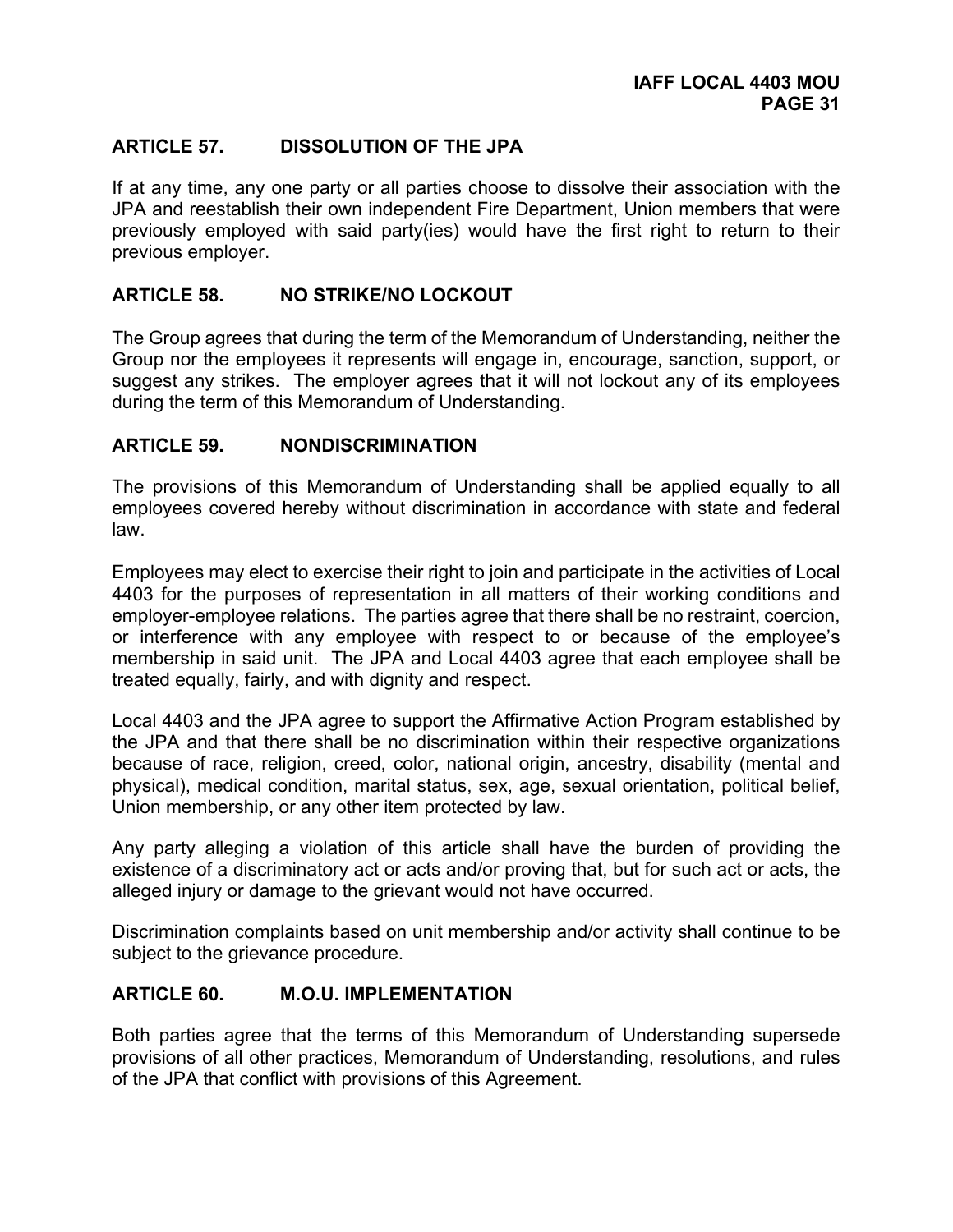#### **ARTICLE 61. MAINTENANCE OF BENEFITS AND TERMS AND CONDITIONS**

All benefits, terms and conditions of employment enjoyed by unit employees as of May 15, 2020 and any side letter agreements reached after that date, shall remain in full force and effect unless modified by a subsequent Memorandum of Understanding or by mutual agreement, in writing, of the parties.

#### **ARTICLE 62. RESIDENCY REQUIREMENT**

Employees hired after the ratification of this MOU must reside within 60 driving miles of their assigned station.

#### **ARTICLE 63. SAVINGS CLAUSE**

Should any provision of this Agreement be held inoperative, void, or invalid by a Court of competent jurisdiction, the remaining provisions of this Agreement shall not be affected thereby, and the parties shall meet and confer for the sole purpose of arriving at a mutually satisfactory replacement of such provision.

**REPRESENTATIVES OF THE FIVE CITIES FIRE JOINT POWERS AUTHORITY** 

**REPRESENTATIVES OF IAFF LOCAL 4403** 

DATE:

**STEPHEN LIEBERMAN FIRE CHIEF/EXECUTIVE OFFICER** 

KÁRLA MATTOCKS HUMAN RESOURCES COORDINATOR **CITY OF GROVER BEACH** 

tre

**MICHAEL STEVENS TREASURER FCFA** 

**PATRICK FERGUSON IAFF LOCAL 4403** 

DATE:

**MARK SEARBY IAFF LOCAL 4403** 

**MATT HINDEN IAFF LOCAL 4403**